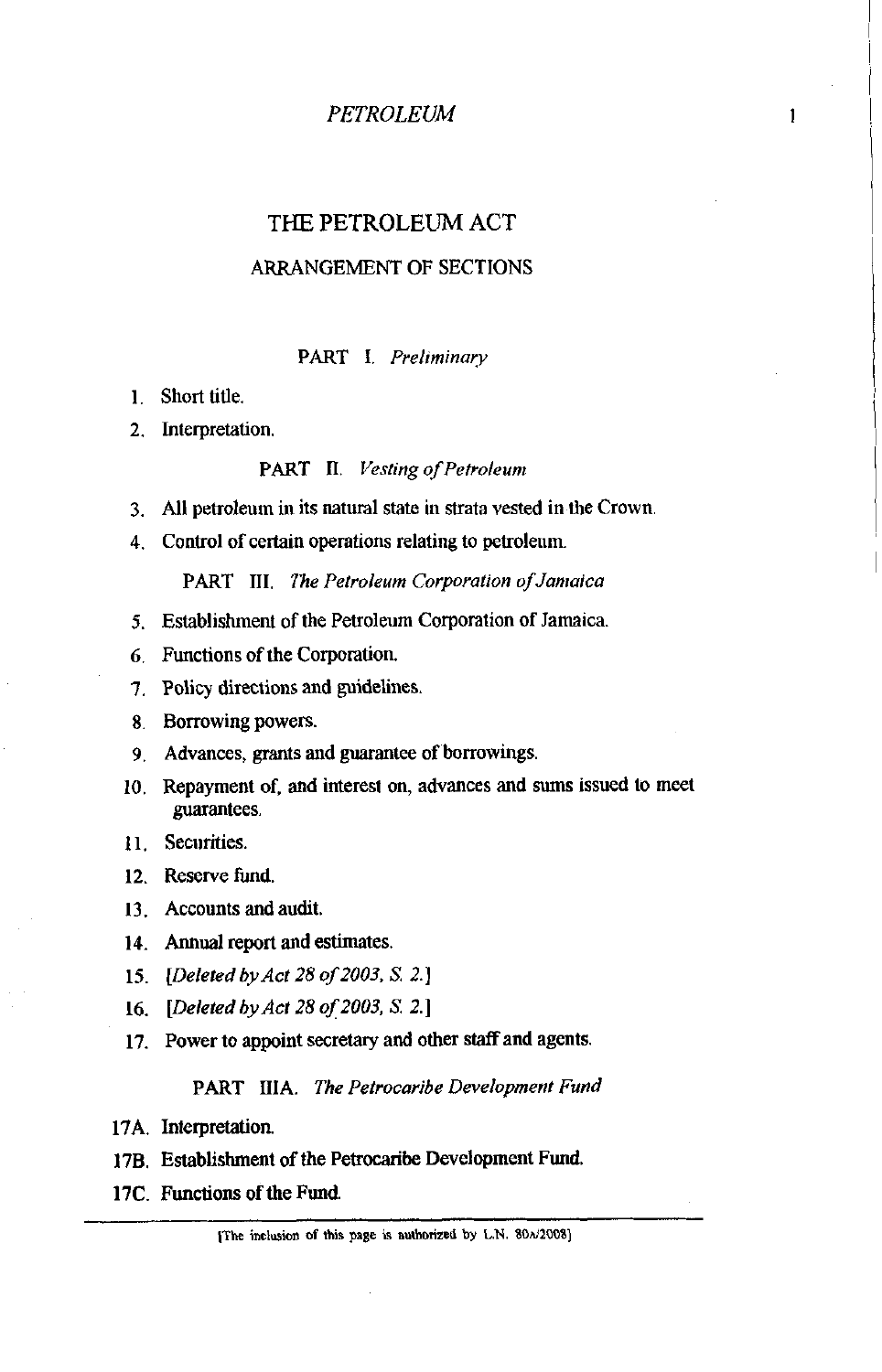- 17D. Establishment of Board of Management.
- **17E.** Policy directions.
- 17F. Payment into Fund.
- 17G. Issuance of Promissory Notes.
- 17H. Application of revenue.
- 171. Power to invest moneys.
- 17J. Accounts and audit.
- 17K. Annual report
- 17L. Exemption from income **tax.**

#### *PART IV. Miscellaneous*

- 18. Specified contractors.
- 19. General rights to enter land and canyon operations thereon
- 20. Notice to owner and occupier of land, and security for cornpensation.
- 21. Compensation to owner and occupier of land.
- 22. *[Deleted byAcf* 36 *of 199.5, Sch.]*
- 23. *[Deleted by Act 36 of 1995, Sch.]*
- *24. [Deleted by Act 36 of 1995. Sch.]*
- 25. *[Deleted by Act 36 of 1995, Sch.]*
- *26.* Regulations.
- 27. Offences.
- 27A. Seizure of petroleum prior to conviction.
- 27B. Additional penalties.
	- 28. Extension of laws of Jamaica to **certain** areas and vessels.

#### SCHEDULES

[The inclusion of this page is authorized by L.N.  $80A/2008$ ]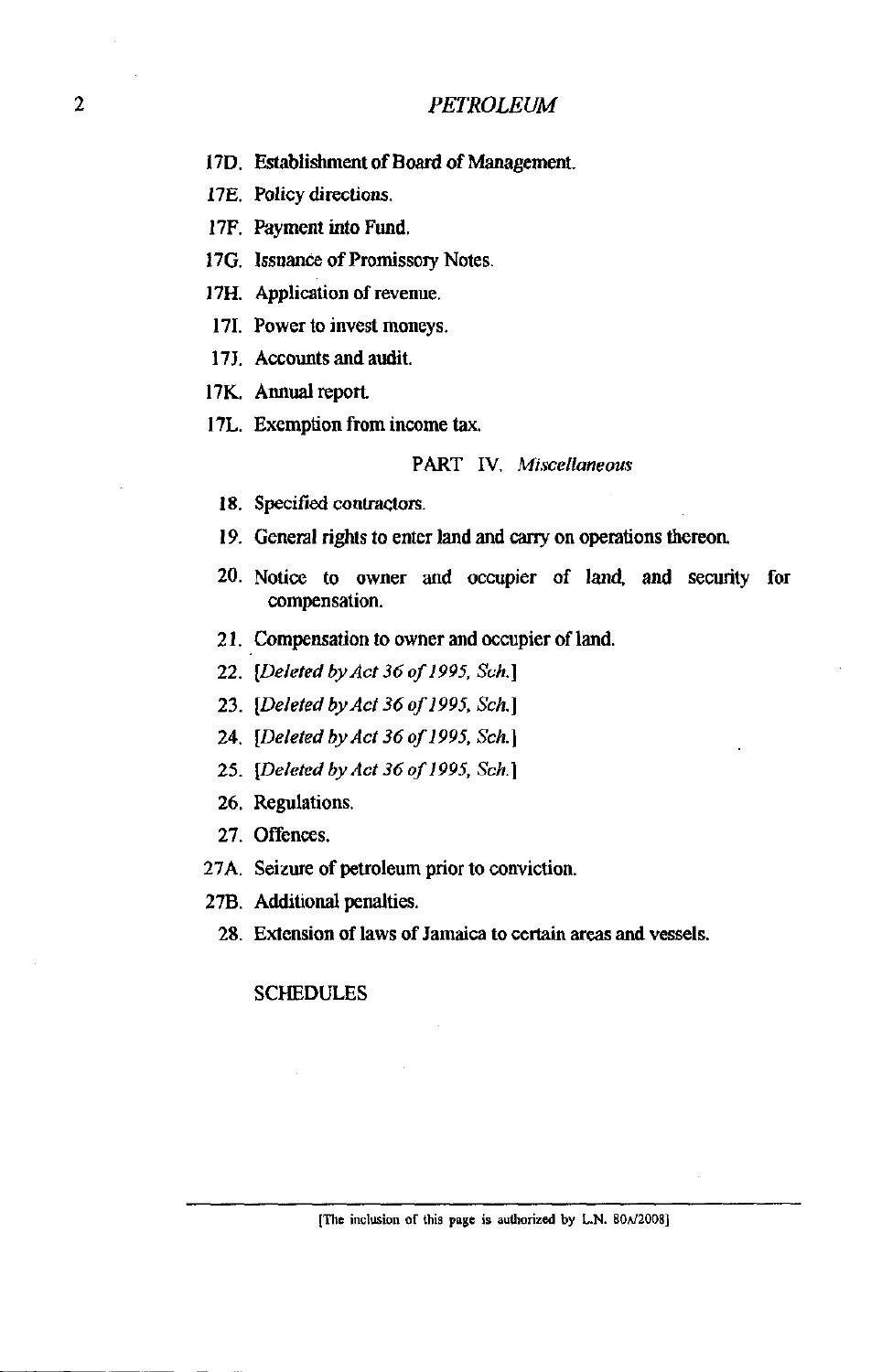*PETROLEW* **3** 

# THE PETROLEUM ACT

*[ISth* **June,** *1979.1* **l6;%"'** 

#### 12 of 1979. 12 of 1985 **Sch, 11 of 1990,**  S. 64. **33 of1991 S. 22, 36 of 1995**  PART I. *Preliminary Sch. 28 of 2003* s. 2. 16 **012006.**

Acts

**1.** This Act may be cited as the Petroleum Act. Short title.

2. In this Act-

"chairman" means the chairman of the Corporation;

- "contractor" means any person, firm or entity with whom the Corporation has entered into any agreement for the exploration and development of petroleum resources and the refining, processing, marketing, trading, exporting or importing of petroleum or petroleum products;
- "the Corporation" means the Petroleum Corporation of Jamaica established under this Act;

"debenture" includes debenture stock;

- "development" means the drilling and completion of wells, the production of petroleum, and the carrying on of activities related thereto, **after** the discovery of petroleum;
- "energy resource" means petroleum, oilshale, tarsand, coal of any form, peat and any other hydrocarbon resource, material or substance containing or capable of creating energy in any form;
- "exploration" means search for petroleum by geological and geophysical methods, the drilling of a test well or wells to discover petroleum and the carrying on of other activities related to those activities;

"functions" includes powers and duties;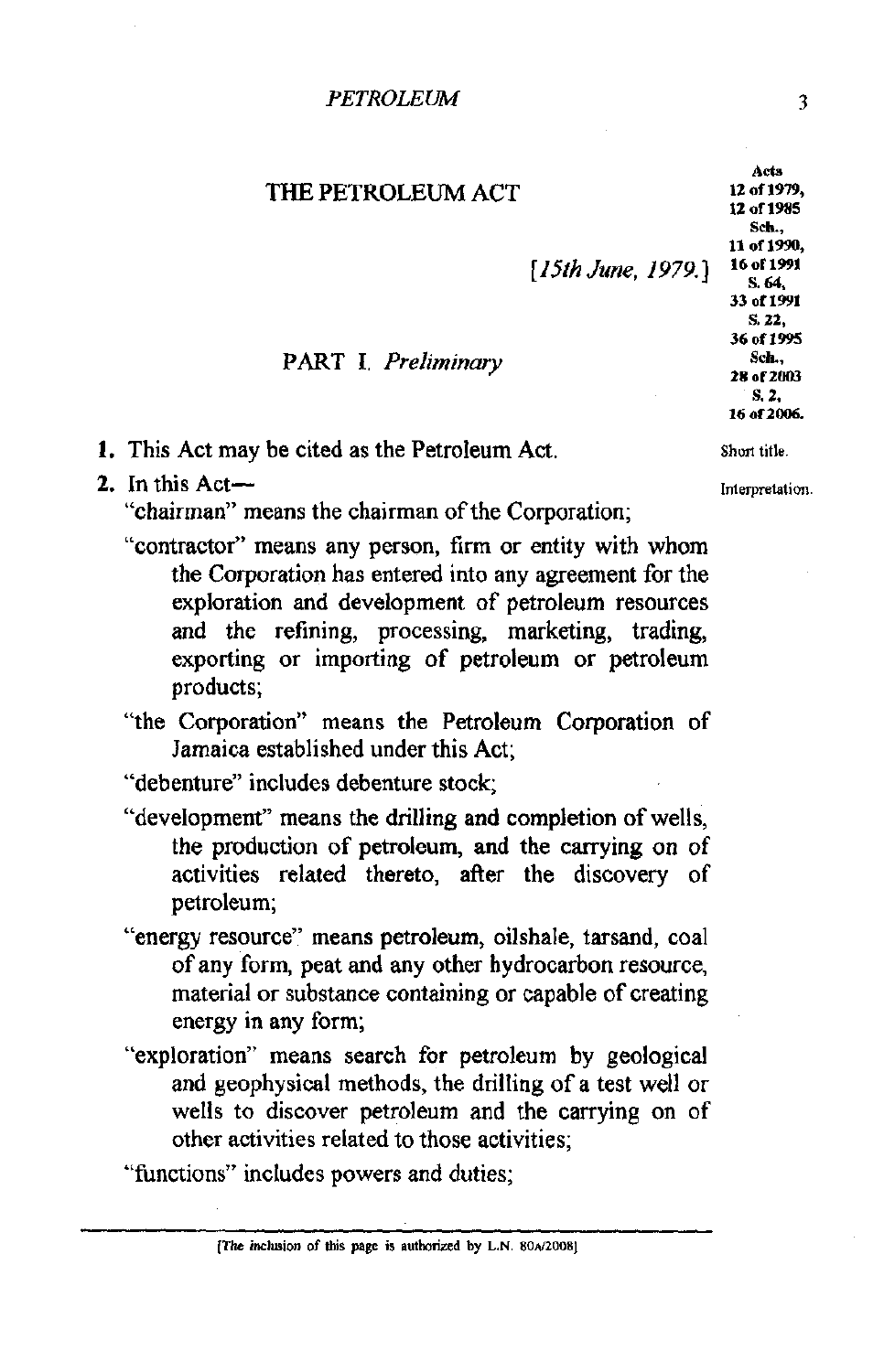- "oil" means crude petroleum oil and other liquid hydrocarbons, including liquid hydrocarbons known as distillate or condensate recovered or extracted from gas;
- "passageway" means any highway, road, street, footpath, right of way, easement, or any installation of any railway, tramway, wireline, conveyor belt, cable way, chute, pipe, sewer, drain, tunnel, channel or duct;
- "petroleum" means oil, natural gas or any other form of hydrocarbon substance but does not include coal or bituminous shale or any other stratified deposit from which oil can be extracted by destructive distillation;
- "petroleum product" means any product derived from petroleum by any refining process;
- "specified contractor" means any contractor declared under section 19 to be a specified contractor.

# **PART II.** *Vesting of Petroleum*

3. There is hereby vested in the Crown all petroleum existing in its natural state in strata in Jamaica including the bed and subsoil of its territorial sea, its continental shelf and the exclusive economic zone.

4. $-(1)$  Subject to subsection (2), no person shall, except in accordance with the provisions of this Act and any regulations made thereunder-

- (a) explore or develop petroleum resources; or
- (b) acquire any right, title, interest or estate in any petroleum,

which is vested by section 3 in the Crown.

**[The inclusion of this page is authorized by L.N.**  $80\frac{\lambda}{2008}$ **]** 

**All petroleum in its natural State in strata vested in the crown. 3311991**  *S.* **22.** 

**Cuotrol of certain operations relatine** - **to**  petroleum. **3311991**  S. **22.**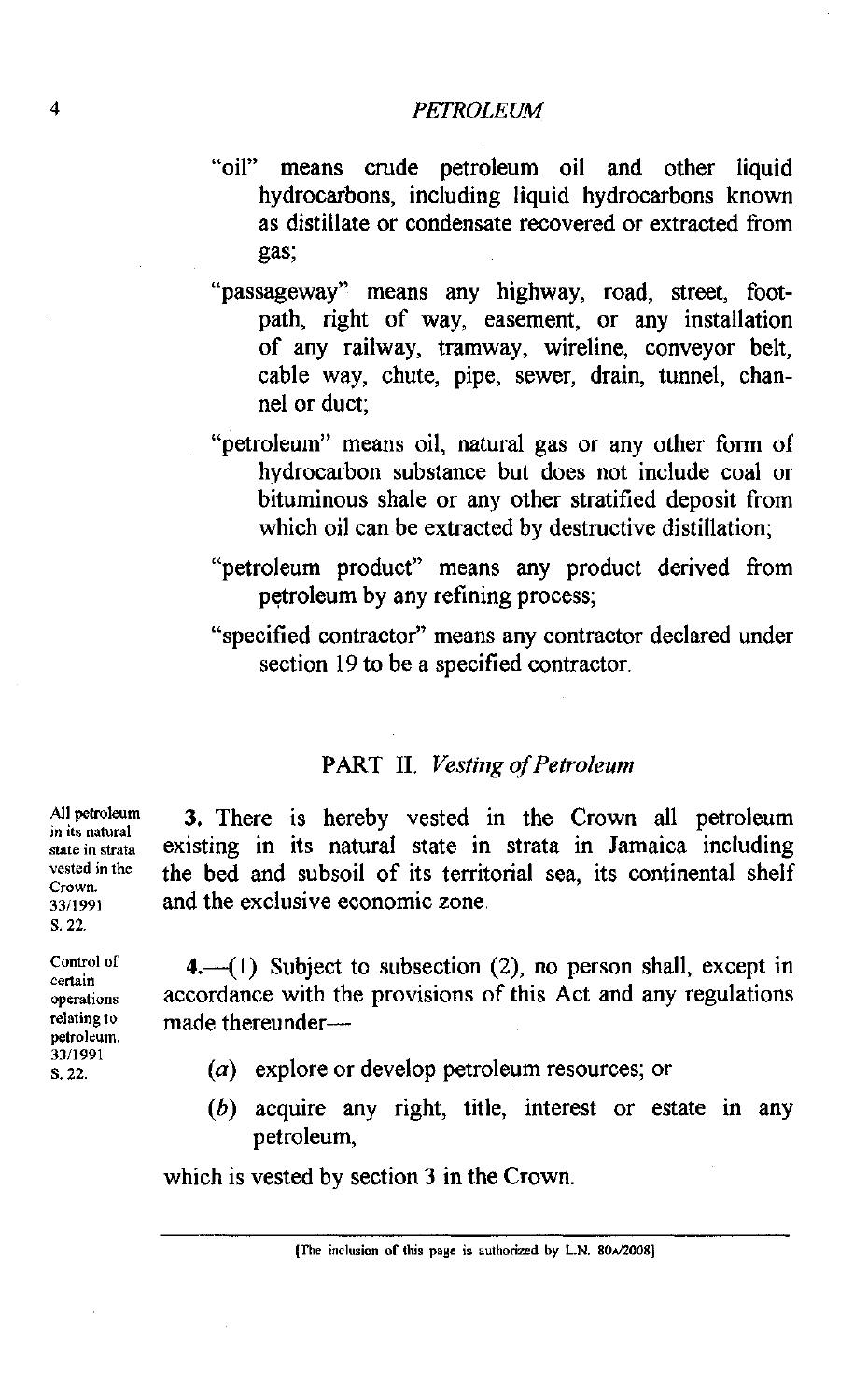**(2)** Any exploration or development of petroleum **33/1991**  s. *22.*  resources or the acquisition of any right, title, interest or estate in any petroleum in the exclusive economic zone shall be subject to the provisions of the Exclusive Economic Zone Act or any order made under section 11 of that Act.

# **PART** 111. *The Petroleum Corporation of Jamaica*

**5.**—(1) There shall be established for the purposes of this Establish-Act a body to be called the Petroleum Corporation of **Petroleum** Jamaica which shall be a body corporate to which section  $_{\text{of }lamaica}^{\text{Corporation}}$ 28 of the Interpretation Act shall apply.

(2) The provisions of the Schedule shall have effect as **Schedule.**  to the constitution of the Corporation and otherwise in relation thereto.

**6.**-(1) Subject to the provisions of subsections (2) and Functions **(3),** the Corporation shall have the exclusive right to **ex- Corporation.**  plore and develop the resources of petroleum which are vested by section **3** in the Crown.

**(2)** Subject to the provisions of this Act the Corporation may, for the purposes of performing any of its functions under this Act, do anything and enter into any transaction which, in the opinion of the Corporation, is necessary to ensure the proper performance of its functions.

(3) In particular, and without prejudice to the generality of the provisions of subsections (1) and (2), the Corporation may-

*(a)* either alone or in association with contractors, explore, develop and manage petroleum resources;

**<sup>[</sup>The inclusion of** this **page is authorized by** L.N. **90/1993]**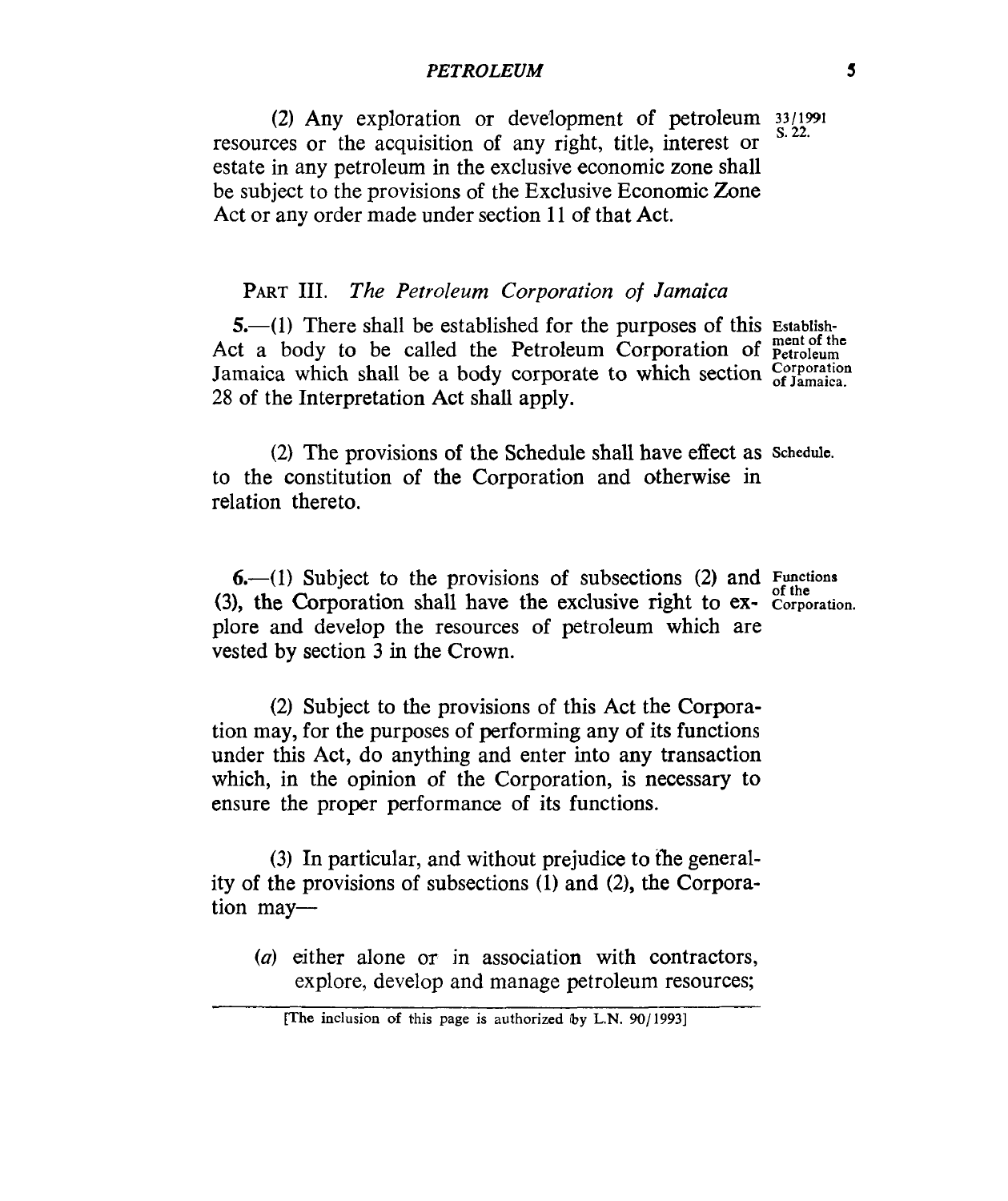- *(b)* enter into agreements or arrangements providing for the participation, assistance or co-operation of contractors in connection with the exploration, development or management of petroleum resources;
- *(c)* either alone or in association with contractors, ac**quire,** construct, maintain, manage or operate any refining or processing facilities, marketing facilities or outlets of any kind and type, pipelines, tankers, trucks and other facilities for the transportation of petroleum and petroleum products, and any other facilities related to the processing, refining, storage, exchange, sale or distribution of petroleum and petroleum products;
- (d) either alone or in association with contractors, buy, sell, store, trade, barter, exchange, import and export petroleum and petroleum products; and
- *(e)* with the approval of the Minister, form subsidiary corporations under the Companies Act to carry on any of the activities which the Corporation has power under this Act to carry on.

**(4)** The term of any agreement or arrangement made pursuant to paragraph *(b)* of subsection (3) shall not exceed twenty-five years, but any such agreement or arrangement may be renewed for further terms, not exceeding twenty-five years in the case of each renewal.

- *(5)* The Corporation shall-
- *(a)* promote an orderly and rational development of the petroleum resources of Jamaica;
- *(b)* endeavour to ensure that Jamaica receives the greatest benefits obtainable from the exploitation **of** its petroleum resources;

*<sup>[</sup>The* **inclusion of this** *page is* authorized **by** L.N. *90/1.9931*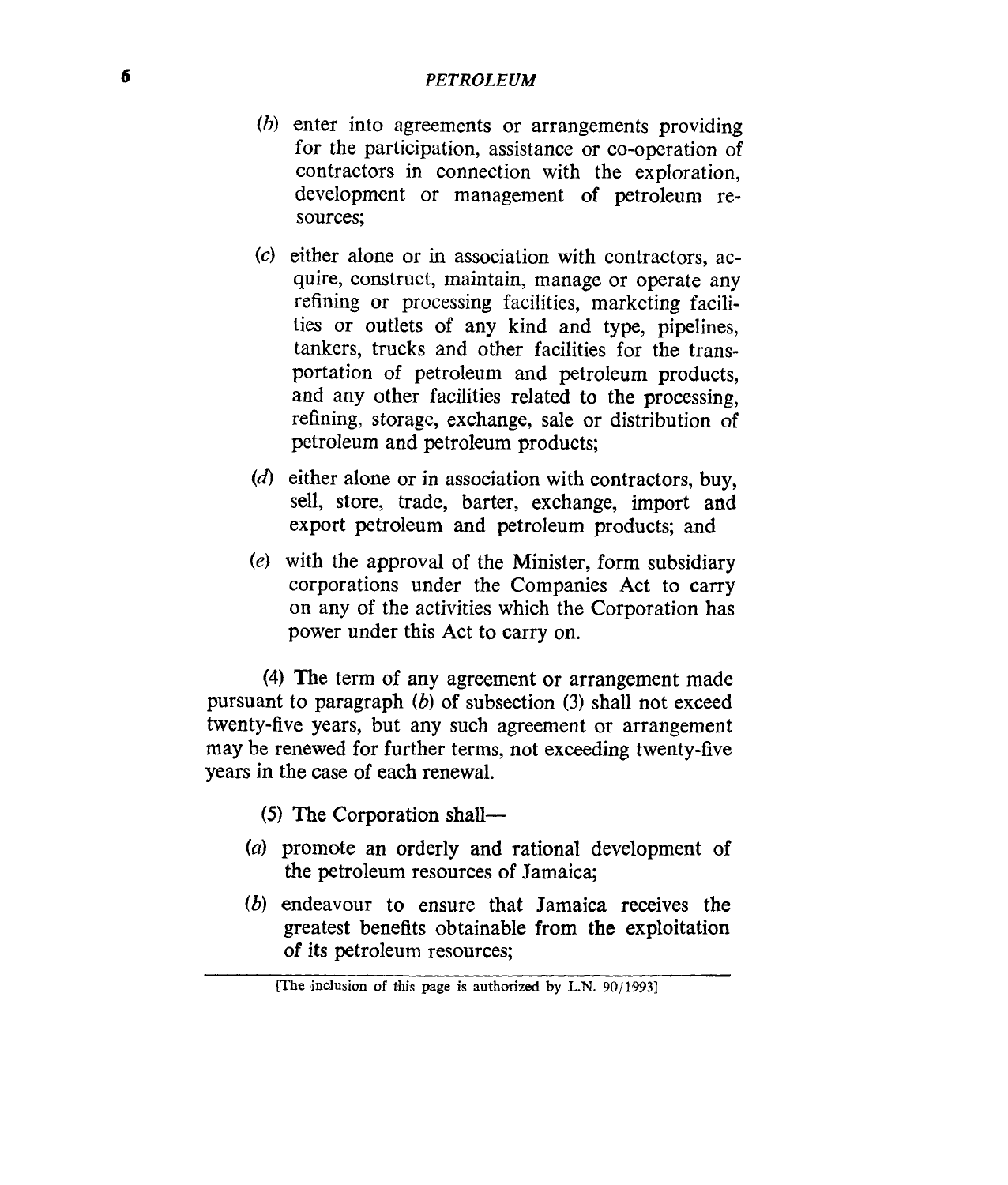#### *PETROLEUM '7*

- promote the training of Jamaican personnel in all aspects of the exploration, development and management of petroleum resources and of the processing, refining, storage, sale and distribution of petroleum and petroleum products;
- promote the development in Jamaica **of** technology relating to the exploration, development and management of, petroleum resources and to the processing, refining, storage and distribution of petroleum and petroleum products;
- endeavour to ensure the effective transfer to Jamaica of technology relating to the matters specified in paragraph  $(d)$ ;
- ensure that operations in relation to the explora- $(f)$ tion and development of petroleum resources, and any other operations ancillary to those operations, are conducted in such a manner as to prevent and minimize accidents and to prevent adverse effects on the environment and other resources of Jamaica;
- $(g)$  advise the Minister on all matters in respect of which he seeks from the Corporation advice in relation to exploration, development and management of petroleum resources and to the processing, refining, storage, marketing and importation of petroleum and petroleum products.

**(6)** The Minister may by order, which shall be subject to affirmative resolution, extend the functions of the Corporation to include such energy resources other than petroleum, as the order shall specify; and such order may contain such consequential or ancillary provisions as the Minister may consider necessary or desirable.

**7.-(1)** The Minister may, after consultation with the **Policy**  chairman, give to the Corporation directions of a general and character as to the policy to be followed in the performance suidelines. character as to the policy to be followed in the performance

**Find inclusion of this page is authorized by L.N. 57/1980]**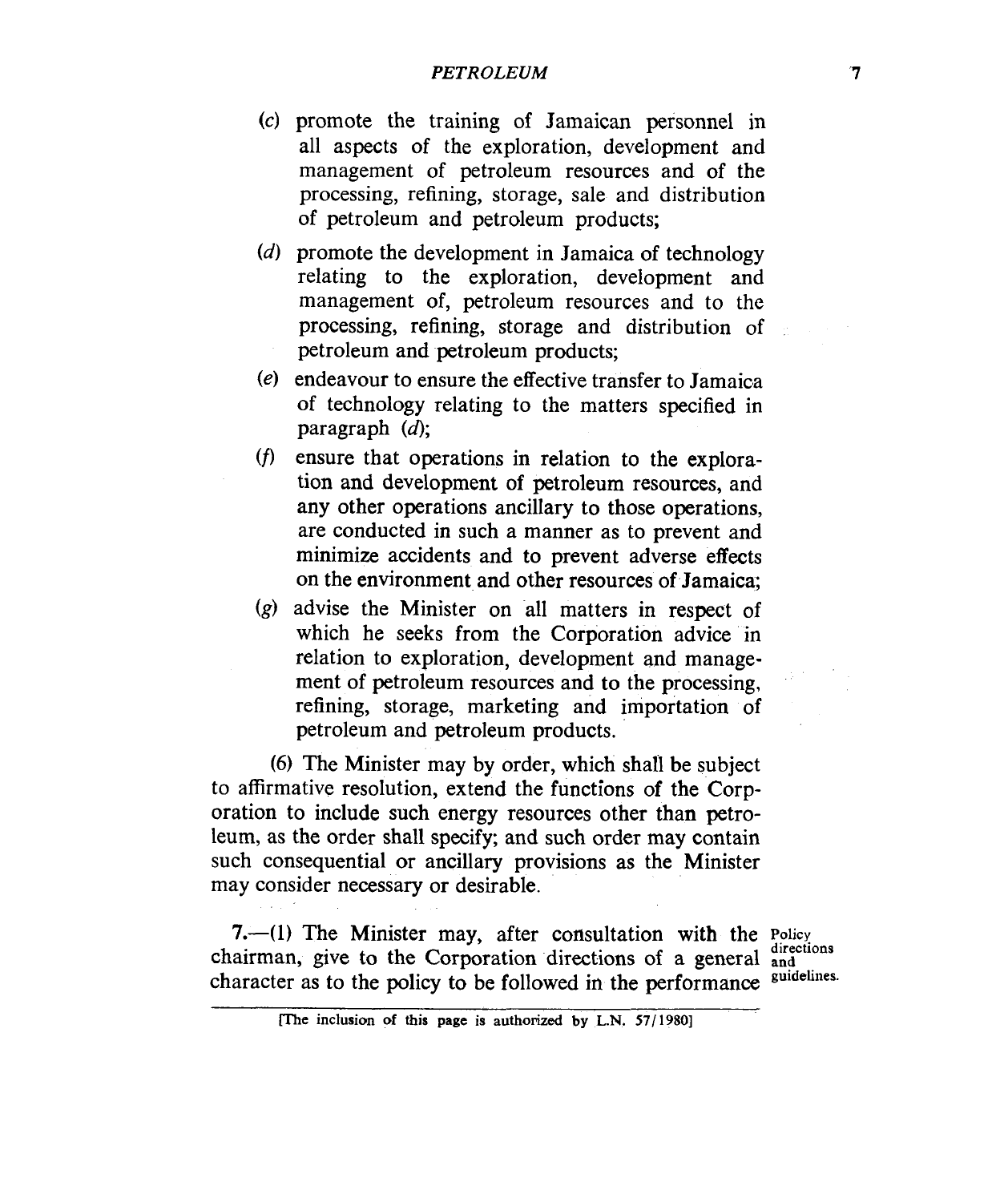of any of its functions in relation to matters appearing to him to concern the public interest and the Corporation shall give effect to any such directions.

(2) The Minister may from time to time issue for use by the Corporation, guidelines pertaining to substantive matters to be included in the agreements or arrangements described in paragraph *(b)* of subsection (3) of section *6.* 

**powers.** 

Borrowing **8.**—(1) Subject to the provisions of subsection (2), the Corporation may borrow sums required by it for meeting any of its obligations or discharging any of its functions.

> (2) The power of the Corporation to borrow in excess of such limits as the Minister responsible for finance may from time to time fix, shall be exercisable only with the approval of the Minister after consultation with the Minister responsible for finance as to the amount, source of borrowing and the terms on which the borrowing may be effected, and an approval given in **any** respect for the purposes of this subsection may be either general or limited to a particular borrowing or otherwise, and may be either unconditional or subject to conditions.

**grants antee of** 

Advances, 9.—(1) The Minister may from time to time make ad**andguar-** vances and grants to the Corporation out of moneys pro**borrowing** vided by Parliament for the purpose.

> (2) With the approval of the House of Representatives the Minister responsible for finance may guarantee, in such manner and on such conditions as he thinks fit, the repayment of the principal and the payment **of** interest on any authorized borrowings **of** the Corporation made otherwise than by way of advance under subsection **(1).**

> **(3)** Where the Minister responsible for finance is satisfied that there has been default in the repayment of any principal moneys or the payment of interest guaranteed under the provisions of this section he shall direct the re-

**<sup>[</sup>The inclusion of this page is authorized by L.N.** *57/1980]*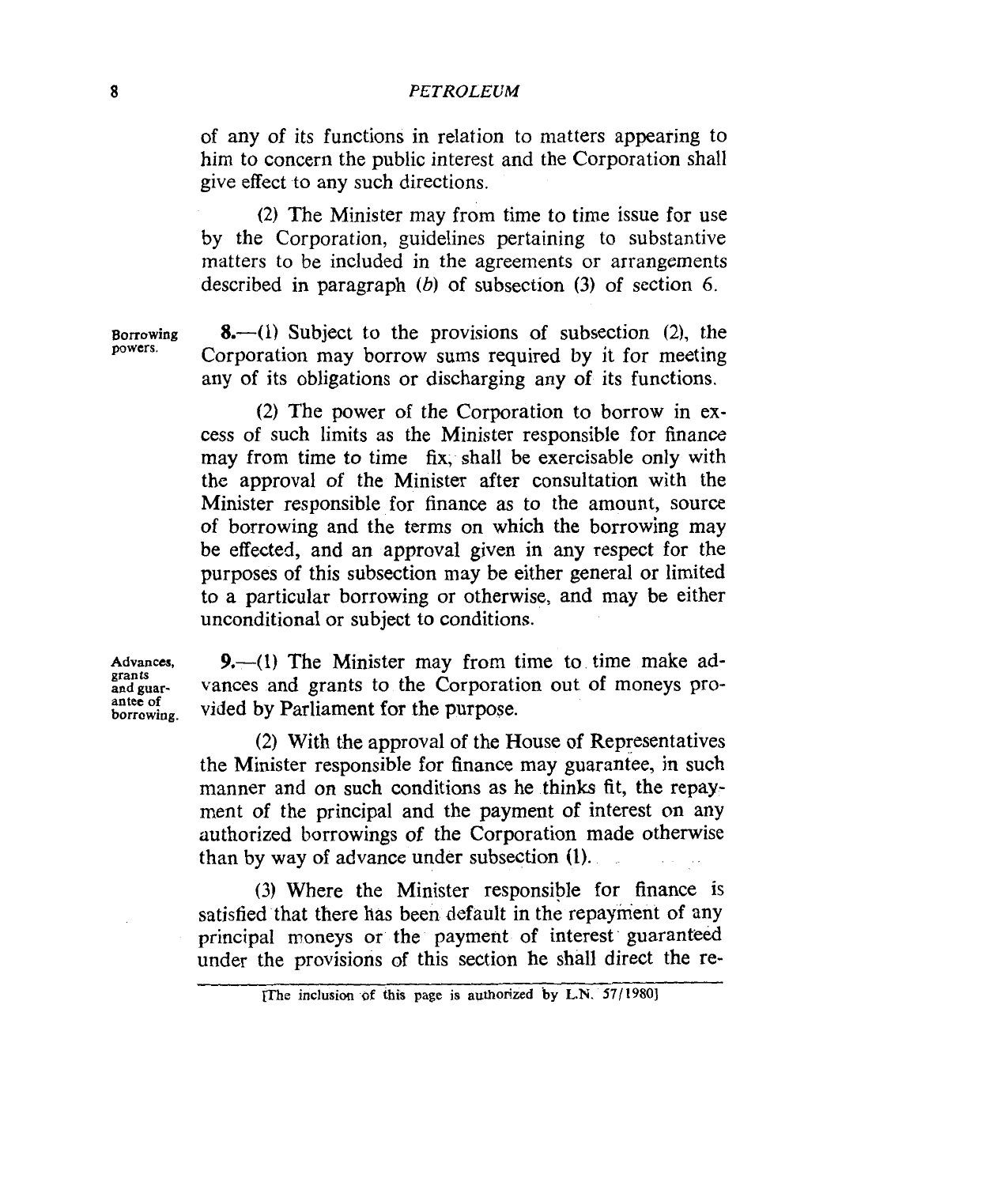payment or, as the case may be, the payment, out of the Consolidated Fund of the amount in respect of which there has been such default and any such repayment or payment shall be a charge on the Consolidated Fund.

10. The Corporation shall make to the Accountant- Repayment General, at such times and in such manner as the Minister may direct, payments of such amounts as may be so directed advances in or towards repayment of advances made to the Corpora-  $\frac{and\; sums}{inside\; to}$ tion under subsection (1) of section 9 and of any sums **meel**  issued in fulfilment of any guarantee given under that section, and payments of interests on any sum outstanding for the time being in respect of such advances and of any sums so issued at such rate as the Minister may direct, and different rates of interest may be directed as respects different advances or sums and as respects interest for different periods.

interest on.

11. The Corporation, with the approval of the Minister **Securities.**  and the Minister responsible for finance-

- (a) may create and issue stock including debentures and bonds, for the purpose of exercising its borrowing powers under section 8;
- *(6)* shall establish a sinking fund for the redemption of debentures so created;
- *(c)* may suspend sinking fund contributions for such period or periods of time and subject to such conditions as may be approved.

12.<sup>-</sup>(1) The Corporation shall establish and maintain a **Roserve** reserve fund to meet contingencies and for such other purposes as it may think fit.

(2) The management of the reserve fimd, the sums to be carried from time to time to the credit thereof, the charges to be made against it and any other application of the moneys comprised therein shall be as the Corporation may determine.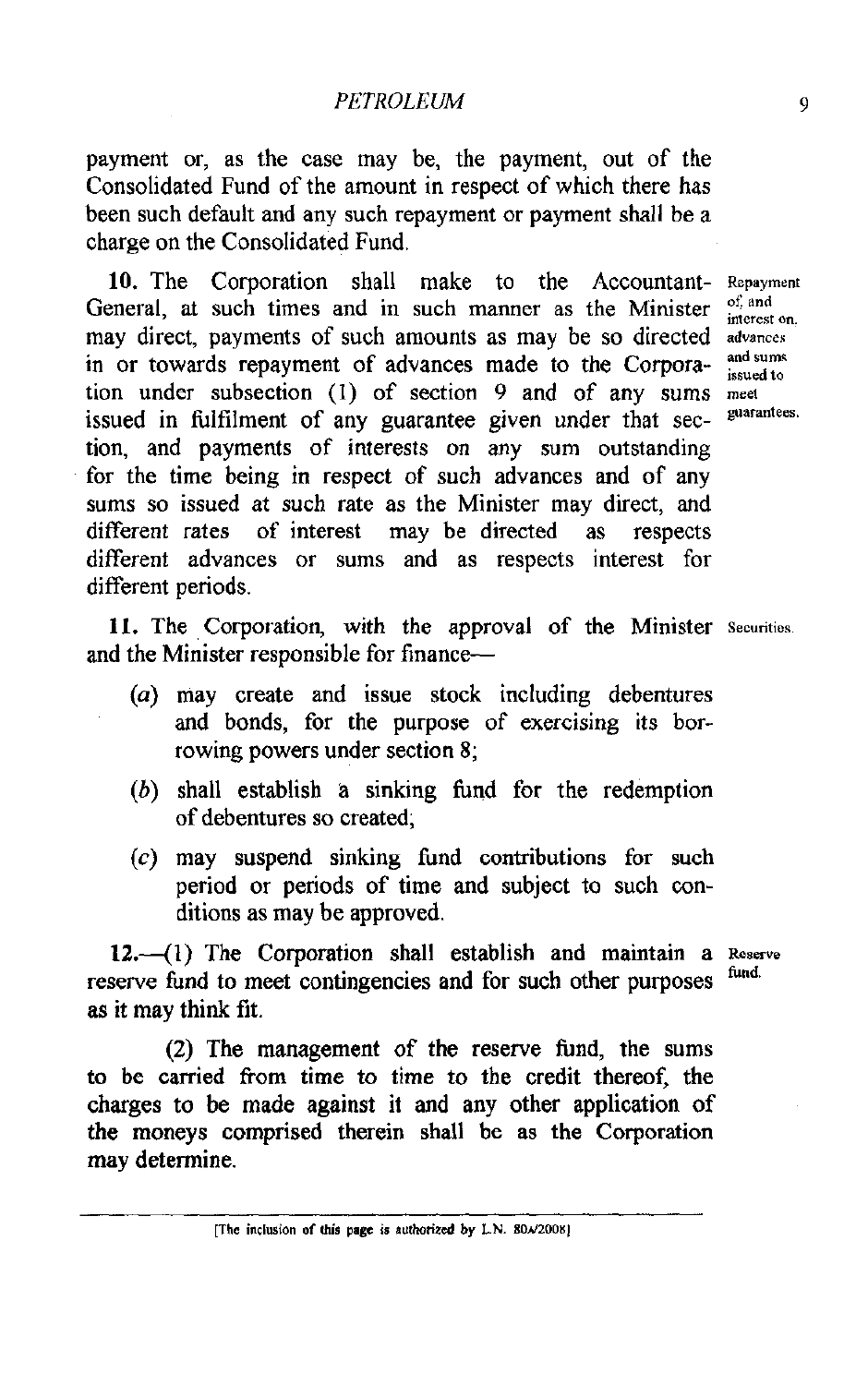Accounts **13.**—(1) The Corporation shall keep proper accounts and other records in relation to its business and shall prepare annually a statement of accounts in a form satisfactory to the Minister, being a form which conforms with established accounting principles.

> (2) The accounts of the Corporation shall be audited annually by an auditor or auditors appointed annually by the Corporation and approved by the Minister.

> (3) The Auditor-General shall be entitled, on the general directions of the Minister, at all reasonable times to examine the accounts and other records in relation to the business of the Corporation.

Armual **14.**—(1) The Corporation shall, in each year—

- **estimates. (a)** on or before the 15th day of June, submit to the **S. 2.** Minister a report of its activities during the twelve months ending on the 31st day of March in that year, including a statement of its accounts audited in accordance with the provisions of section 13;
	- (b) on or before the 15th day of January, submit to the Minister for his approval its estimates of revenue and expenditure for the financial year commencing on the 1st day of April of that year.

(2) The Minister shall cause a copy of the report together with the annual statement of accounts and the auditor's report thereon and on the accounts to be laid on the Tables of the House of Representatives and of the Senate and to be published in the *Gazette.* 

*15. [Deleted* by *Act 28* of *2003, S. 21* 

16. *[Deleted by Act 28 of 2003, S. 2]* 

**reporls and 1111990**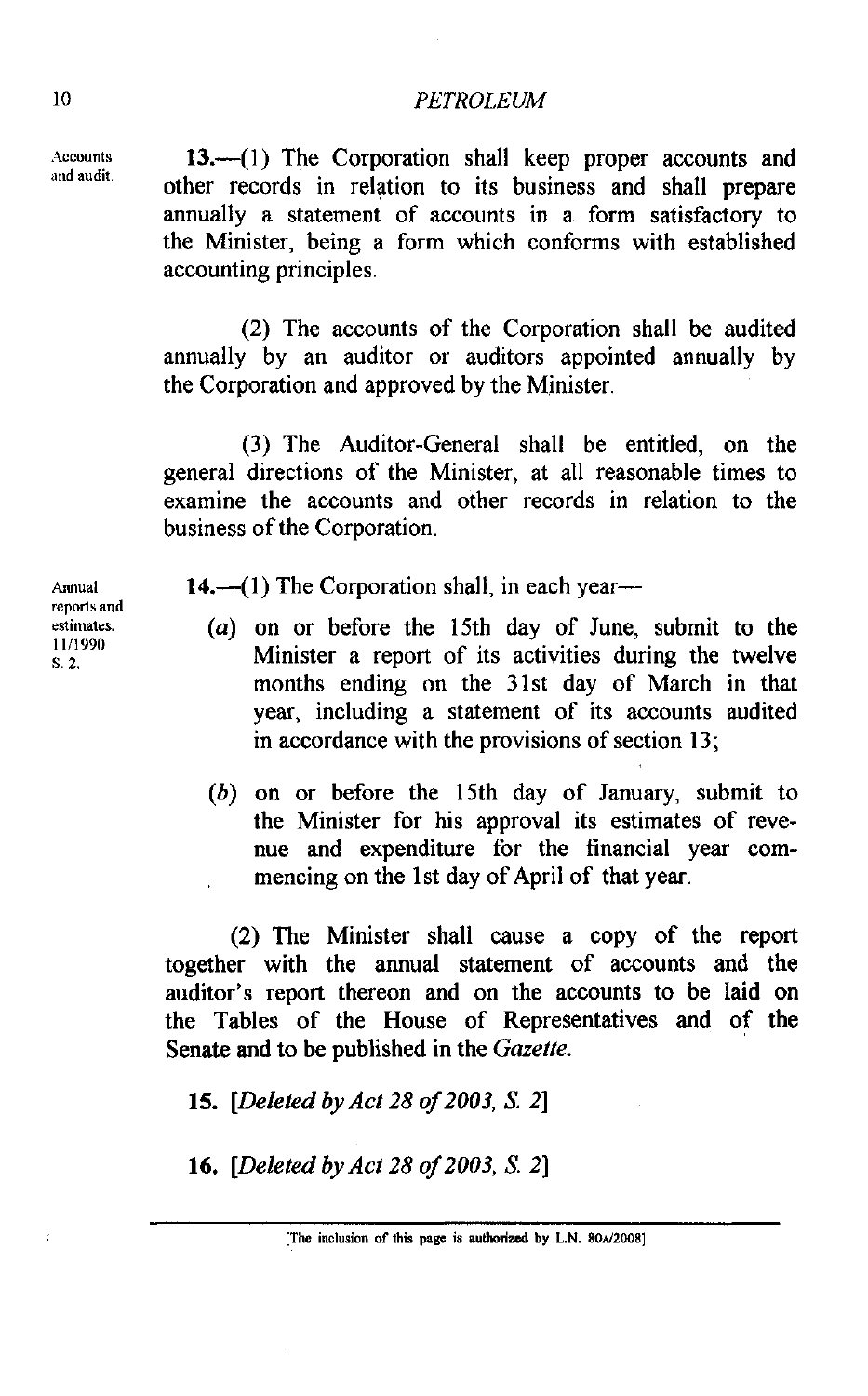17. $-(1)$  The Corporation may appoint and employ, at  $\frac{Power}{a}$ such remuneration and on such terms and conditions as it **chief** thinks fit, a chief executive officer, a secretary and such other *executive* officer. officers, agents and servants as it thinks necessary for the **secretary and propor performance** of its functions proper performance of its functions.

(2) The Governor-General may, subject to such conditions as he may impose, approve of the appointment of any public officer in the service of the Government to any office with the Corporation, and any public officer so appointed shall. in relation to pension, gratuity or other allowance, and in relation to other rights as a public officer, be treated as continuing in the service of the Government.

PART **IIIA.** The Petrocaribe *Development* **find 1612U06** 

17A. In this Part-

- "Board" means the Board of Management of the Fund, established under section 17D;
- "Fund" means the Petrocaribe Development Fund established under section 17B;
- "Minister" unless the context otherwise requires means the Minister responsible for finance;
- "PDVSA" means Petroleos de Venezuela S.A., the entity in Venezuela that supplies oil and petroleum products to Jamaica under the Petrocaribe Agreement;
- "Petrocaribe Agreement" means the Energy Cooperation Agreement Petrocaribe between the Government of the Bolivarian Republic of Venezuela and the Government of Jamaica signed in Montego Bay, Jamaica on August 23,2005 and any agreement in succession thereto.

17B.--(1) There is hereby established for the purposes of this *Establishment* of the Part, a body to be known as the Petrocaribe Development Fund **Petrocaribe** which shall be a body corporate to which section 28 of the **Peyelop** ment Fund. Interpretation Act shall apply.

**[The inclvsian of this page is authorized by L.N. 80d2008]** 

tation.

**S. 2.** 

**and agents.**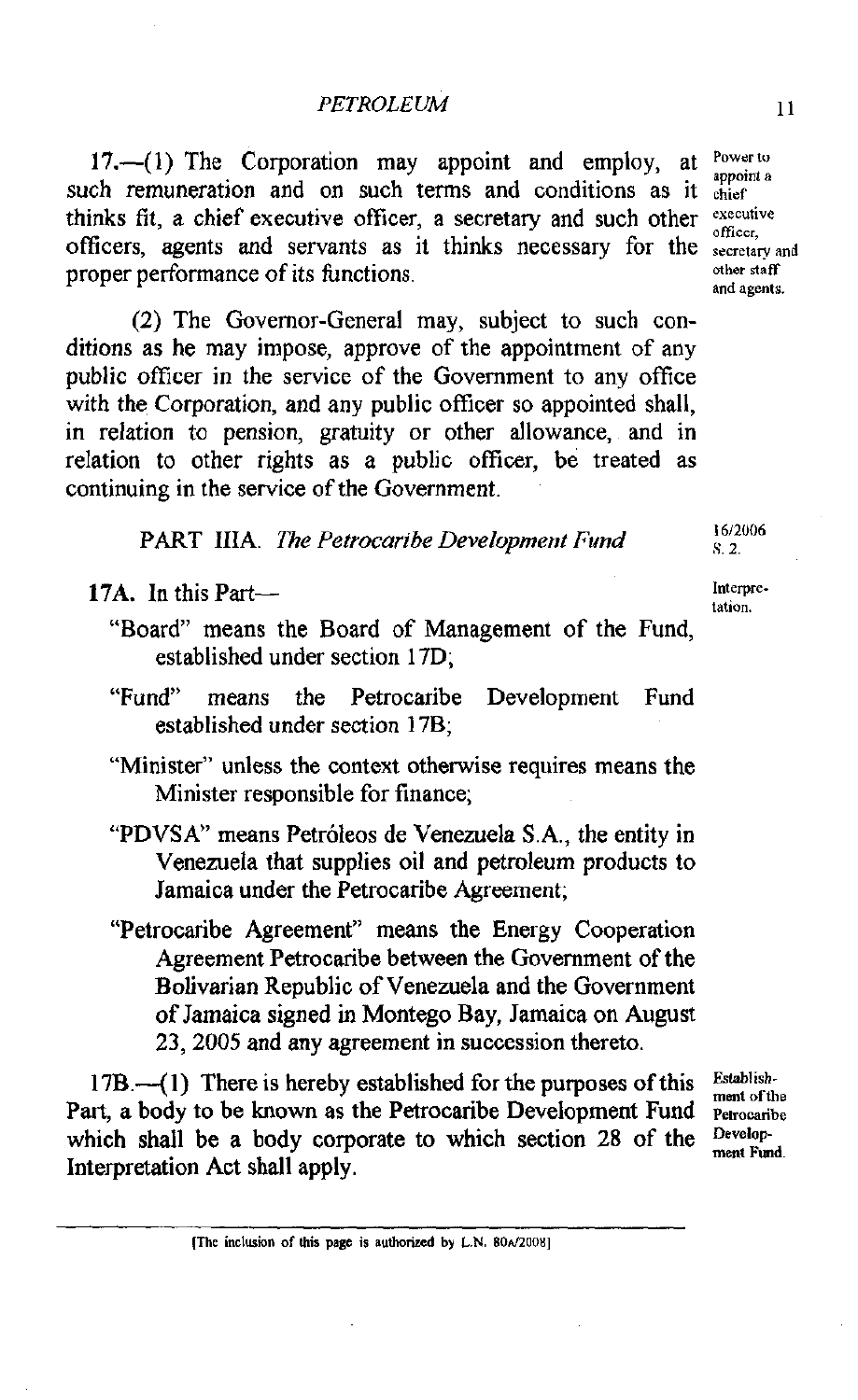Second Schedule.

(2) The provisions of the Second Schedule shall have effect as to the constitution of the Fund and otherwise in relation thereto.

**Functions** of the Fund.

- **17C.** The Fund shall perform the functions of-
	- $(a)$  receiving-
		- (i) loan proceeds accruing to Jamaica under the Petrocaribe Agreement;
		- (ii) loan repayments from borrowers from the Fund; and
		- (iii) other proceeds which might accrue from the investments of the Fund;
	- (b) financing projects and programmes in accordance with section **17H;**
	- (c) settling debt service obligations of Jamaica for the purchase of oil and petroleum products under the Petrocaribe Agreement or any other bilateral agreement or arrangement between Jamaica and the Bolivarian Republic of Venezuela.

**Establishment of Bwd of Management.** 

 $17D.$ —(1) There shall be established for the purposes of this Part, a Board of Management of the Fund which shall, subject to the provisions of this Act, be responsible for-

- (a) the general management of the resources of the Fund within the guidelines established by the Minister;
- (b) the policy and general administration of the affairs of the Fund;
- (c) recommending to the Minister such projects and the programmes to be financed from the Fund, the purposes of which fall within section 17H;
- **(d)** investing the moneys of the Fund;
- (e) meeting the financial obligations of Jamaica under the Petrocaribe Agreement;

**[The inrlvsion of this pge is authorircd by L.N. 80\*12008]**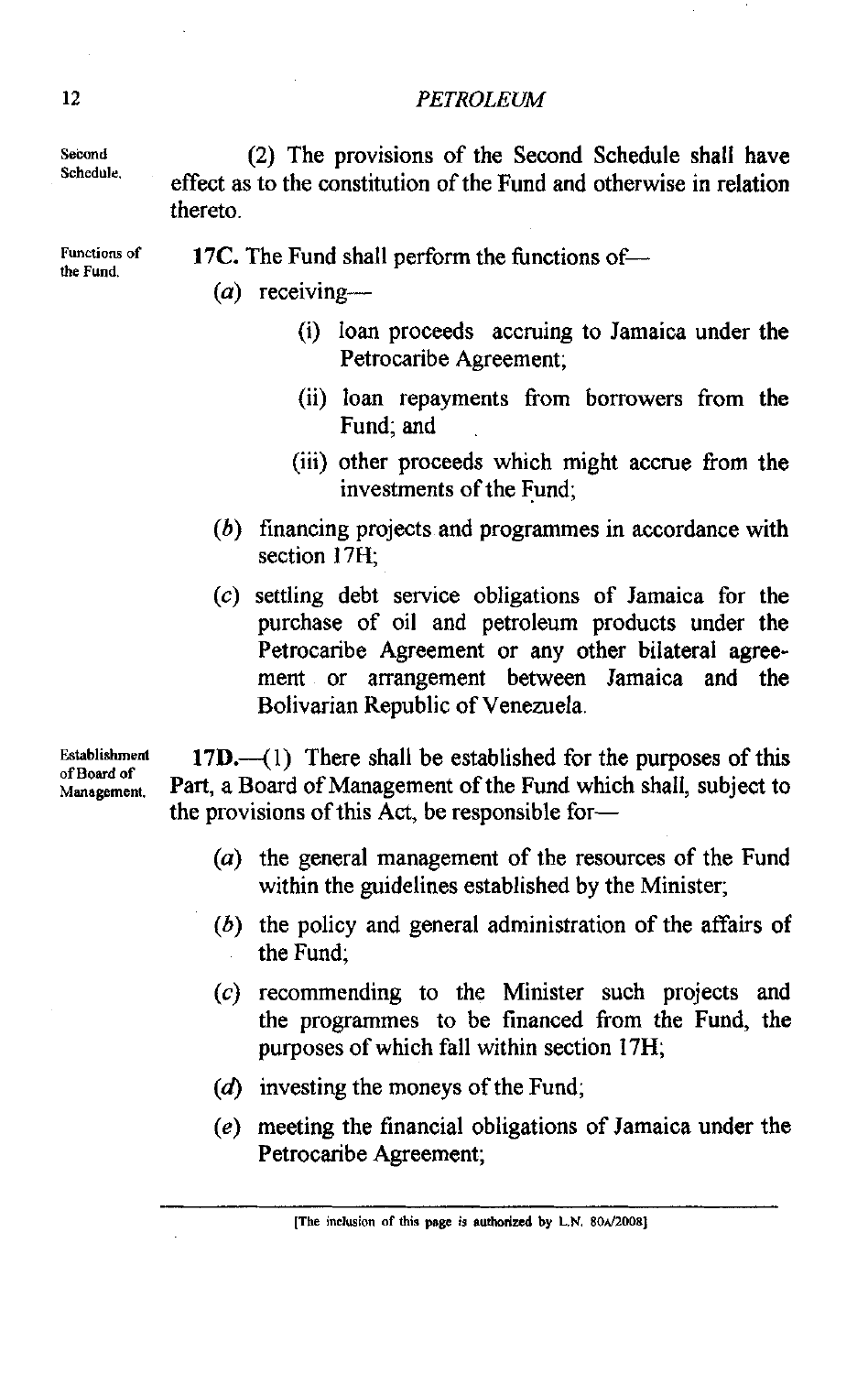- $(f)$  monitoring the implementation of projects financed by the Fund;
- $(g)$  doing or causing to be done such other things as are necessary or expedient for or in connection with the proper performance of the functions of the Fund.

(2) The provisions of the Third Schedule shall have effect as to the constitution of the Board and otherwise in Schedule. relation thereto.

**17E.** The Minister shall give to the Board such directions of a **policy**  general character as to the policy to be followed by the Board in the performance of its functions as he may consider necessary for the achievement of the following objectives--

- **(a)** developing the procedures necessary for-
	- (i) the operation of the Fund;
	- (ii) accessing resources from the Fund;
- (h) developing the terms and conditions for loans to be provided through the Fund;
- **(c)** ensuring the sustainability of the Fund by matching withdrawals against inflows to ensure that debt obligations under the Petrocaribe Agreement can be met from its resources when such debts become due; and
- $(d)$  developing investment guidelines for the resources of the Fund.
- **17F.**—(1) There shall be paid into the Fund— **Payment** into

**Fund.** 

- $(a)$  such moneys as may from time to time be placed at its disposal for the purposes of this Act by Parliament;
- (b) moneys collected by way of loan proceeds accruing to Jamaica under the Peterocaribe Agreement;
- **(c)** all amounts which accrue from interest, loan repayments and other accretions to the Fund;

<sup>[</sup>The inclusion of this page is authorized by L.N. 80A/2008]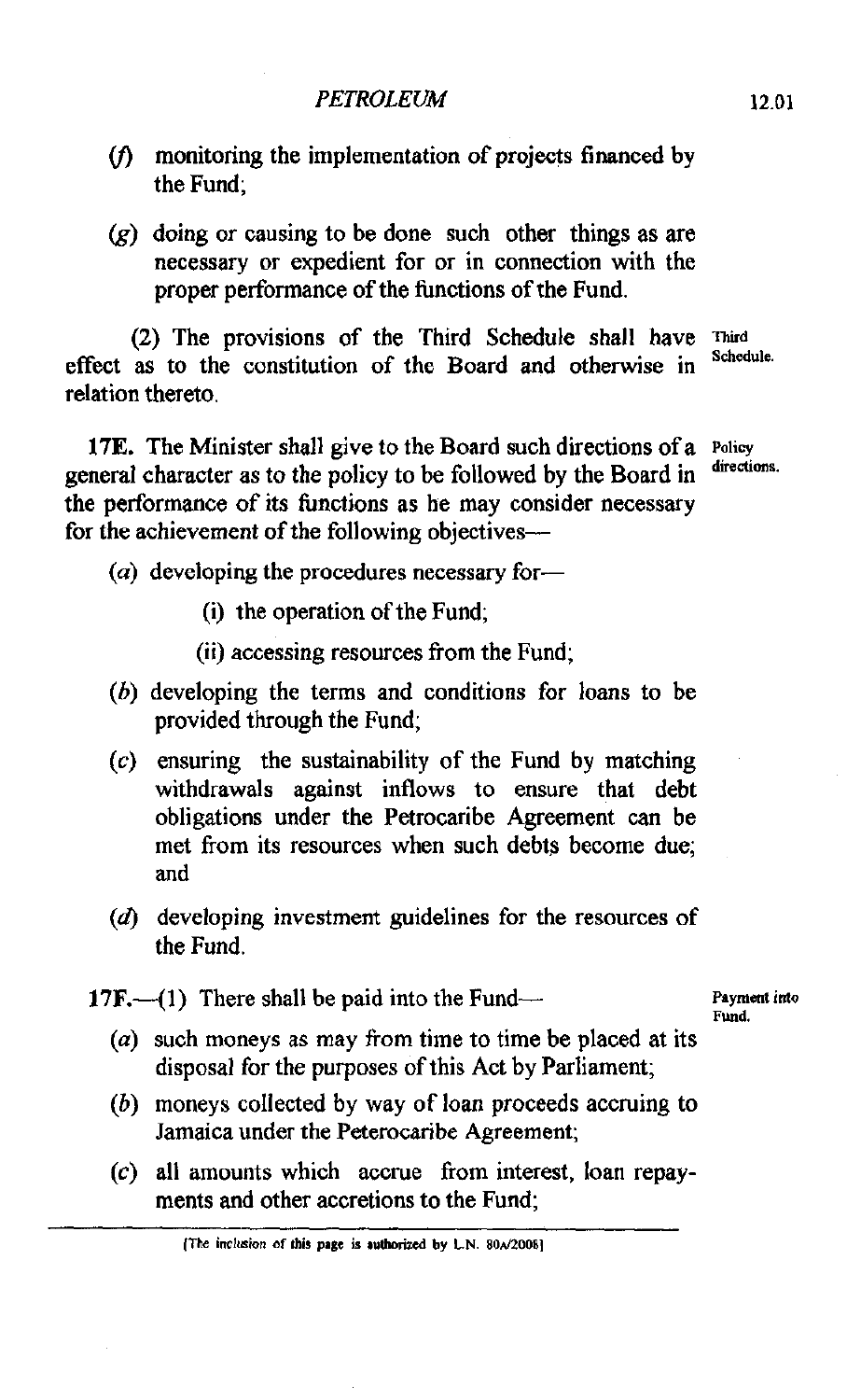- $(d)$  the amounts due to the Fund whether, as determined by the Minister, in-
	- (i) the currency of the United States of America; or
	- (ii) the equivalent amount in Jamaican currency converted at the current rate of exchange;
- (e) any other sum lawhlly paid into, or credited to, the Fund.

(2) In this section "current rate of exchange" means the spot market weighted average selling rate of exchange for United States dollars published by the Bank of Jamaica on the relevant day.

**Issuance of Promissory Notes.** 

 $17G - (1)$  The Minister shall authorize the Corporation, the Fund or any other body authorized by the Minister to issue Promissory Notes to the Government of the Bolivarian Republic of Venezuela to secure the sums loaned to Jamaica under the Petrocaribe Agreement.

(2) Copies of Notes issued pursuant to subsection (1) shall be delivered to the Financial Secretary.

**Application of revenue.** 

 $17H$ . $(1)$  The financial resources of the Fund shall be applied for the purposes authorized by this Act and, without prejudice to the generality of the foregoing, such financial resources shall, so far as practicable, be used-

- (a) to upgrade the social and physical infrastructure of Jamaica;
- (b) to implement projects which impact on the development of the human resources of Jamaica;
- (c) for the refinancing of Government of Jamaica domestic debt;
- $(d)$  for projects relating to energy that are aimed at reducing the reliance of Jamaica on oil, and which promote the development of alternative sources of energy;
- (e) for projects designed to stimulate economic expansion

**[The inclusion of this page is authorized by L.N. 80d20081**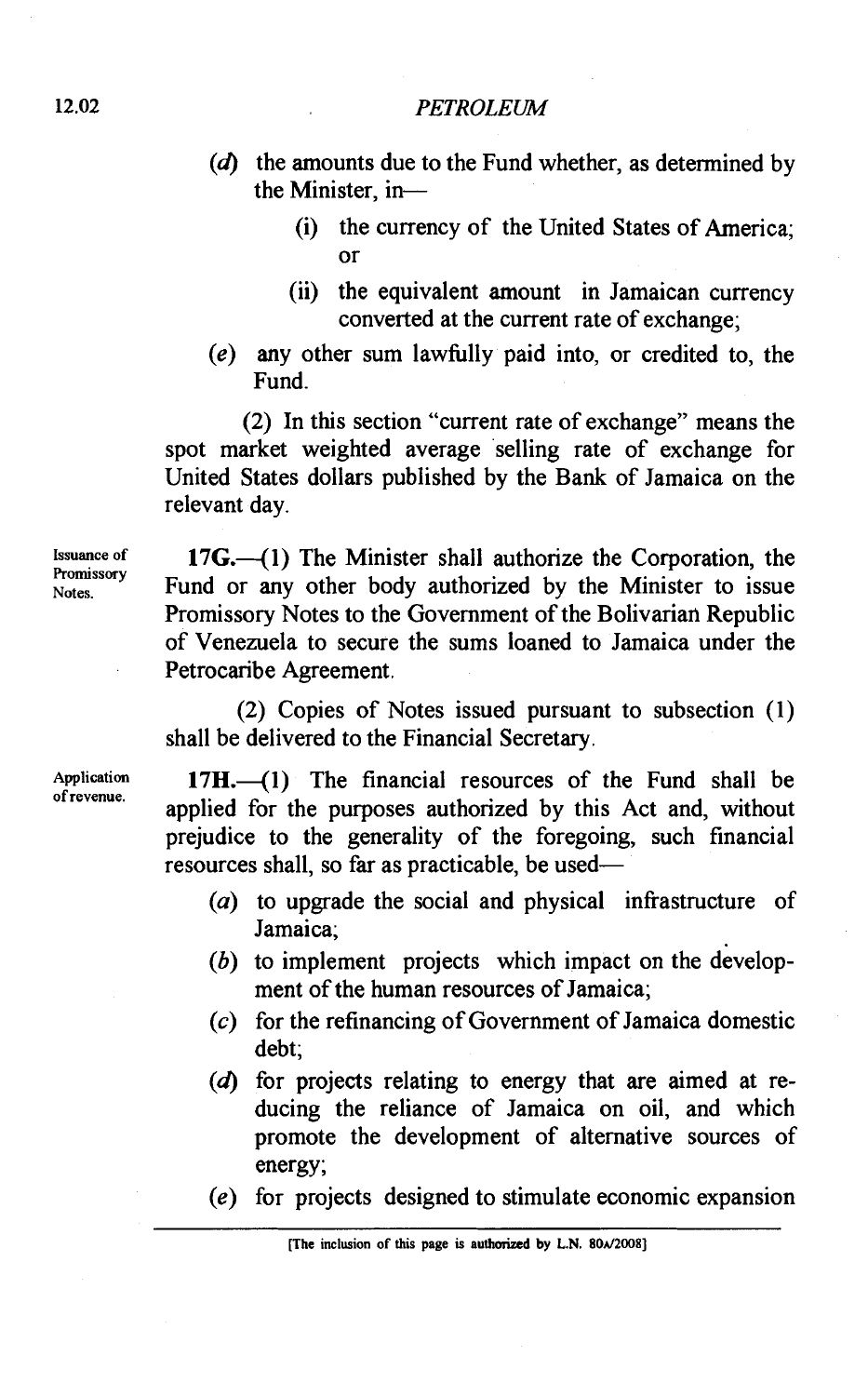directly, through modernization and retooling of sectors which either earn or save foreign currency;

- ( $f$ ) for the administration and management of the Fund;
- $(g)$  for the grant of loans-
	- (i) subject to subsection **(Z),** to public bodies that are self-financing; and
	- (ii) subject to subsection (4), to the Ministry responsible for finance and planning in order to finance projects undertaken by Government ministries, agencies and departments whose expenditures are financed by appropriations through the Budget; or
- (h) for other related purposes, on such terms and conditions as may be prescribed.

(2) A loan may be granted to a public body referred to in subsection  $(1)(g)$  upon application in writing by that body to the Fund and such application shall be supported in writing by the Ministry assigned responsibility for that body.

(3) The grant of such a loan shall be evidenced by an agreement in writing between the body referred to in subsection  $\overline{(1)}(g)$  and the Fund.

(4) Projects referred to in subsection  $(1)(g)(ii)$  may qualify for financing from the Fund if they have the potential to generate savings or expand revenue inflows to the Government.

(5) In this section "public body" means a statutory body or authority or a government company.

171. All moneys of the Fund not immediately required to be **POWAT** invest expended in meeting any of its obligations or discharging any of <sub>moneys</sub> its functions may, with due regard to the level of inflows and debt service requirements, be invested in such interest bearing

<sup>(</sup>The inclusion of this page is authorized by L.N. 80x/2008)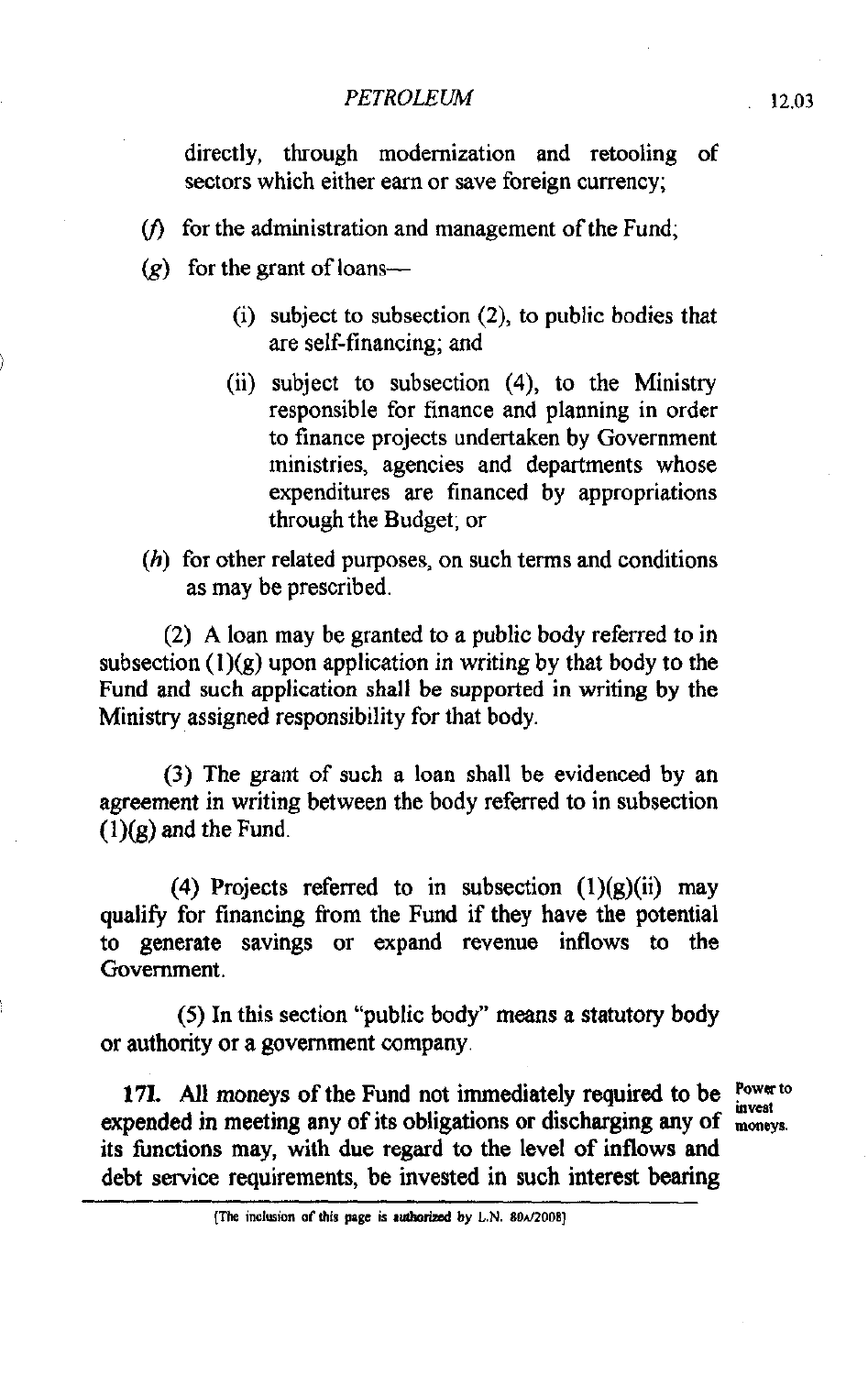securities in local and foreign currency as may be approved either generally or specifically by the Minister.

17J.--(1) The Fund shall keep proper accounts and other records in relation to its business and shall prepare annually a statement of accounts in a form satisfactory to the Minister, being a form which complies with generally accepted accounting principles.

(2) The accounts of the Fund shall be audited annually by auditors appointed by the Fund.

(3) As soon as the accounts of the Fund have been audited, the Board shall send its audited financial statements to the Minister, together with a copy of any report thereon made by the auditors.

Annual report. **17K.**—(1) The Board shall, within four months after the end of each financial year, cause to be made and shall submit to the Minister a report-

- **(a)** dealing generally with the proceedings and activities of the Fund during the preceding financial year; and
- $(b)$  containing-
	- (i) a full statement showing the assets and liabilities of the Fund; and
	- (ii) the operational plans within which the Fund proposes to carry out its functions.

(2) The Minister shall cause a copy of the report, together with the audited annual financial statements to be laid on the Table of the House of Representatives and of the Senate.

**Exemption**  from income<br>tax.

17L. The income of the Fund shall be exempt fiom the payment of income tax.

**[The inclusion of this page is authorized by L.N. 80** $\lambda$ **/2008]** 

**Accounts**<br>and audit.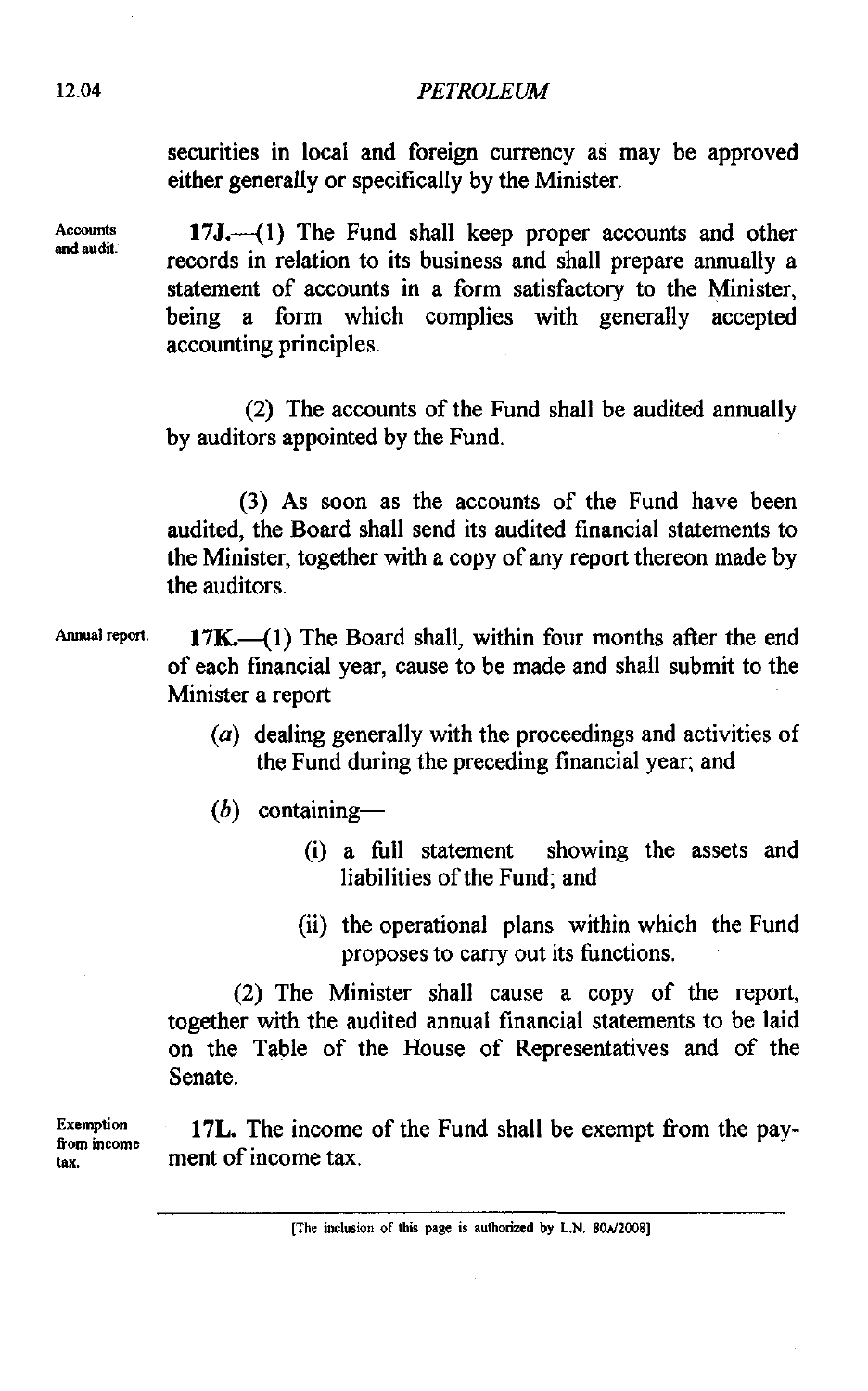## *PART* **IK** *Miscellaneous*

18. The Minister shall, as soon as is practicable after the Specified Corporation has made an agreement or arrangement pursuant to paragraph  $(b)$  of subsection  $(3)$  of section 6, by order declare the contractor with whom that agreement or arrangement was made to be a specified contractor for the purposes of this Part.

19. Subject to the provisions of this Act the Corporation General and agree of the corporation of the corporation of the *nights* to and any specified contractor shall have the right to enter any land and carry out thereon any operations connected **andcarry**  with the exploration or development of petroleum resources. with the exploration of development of petroleum resources.

enter land **On.** 

20.--(1) The Corporation or a specified contractor shall Notice to not less than fourteen days before the Corporation or the **owner** and contractor enters any land pursuant to section 19-

- **security for compensamn.**
- (a) give to the owner and the occupier of the land notice of the intention so to do and of the operations which are intended to be carried out on the land;
- (b) if so required by the owner, occupier, or the Minister, lodge with the Accountant-General such sum or give such security as the Minister may direct for the payment of any compensation which may be payable under section 21.

(2) Upon the termination of the operations in respect of which any sum was lodged or any security was given in accordance with a requirement under subsection  $(1)$ , the person who lodged that sum or gave that security may apply in writing to the Minister for the refund of that sum or the balance thereof or for the release of that security, as the case may require, and the Minister may-

**IThe inclusion of this page is authorized by L.N. 80A/2008)**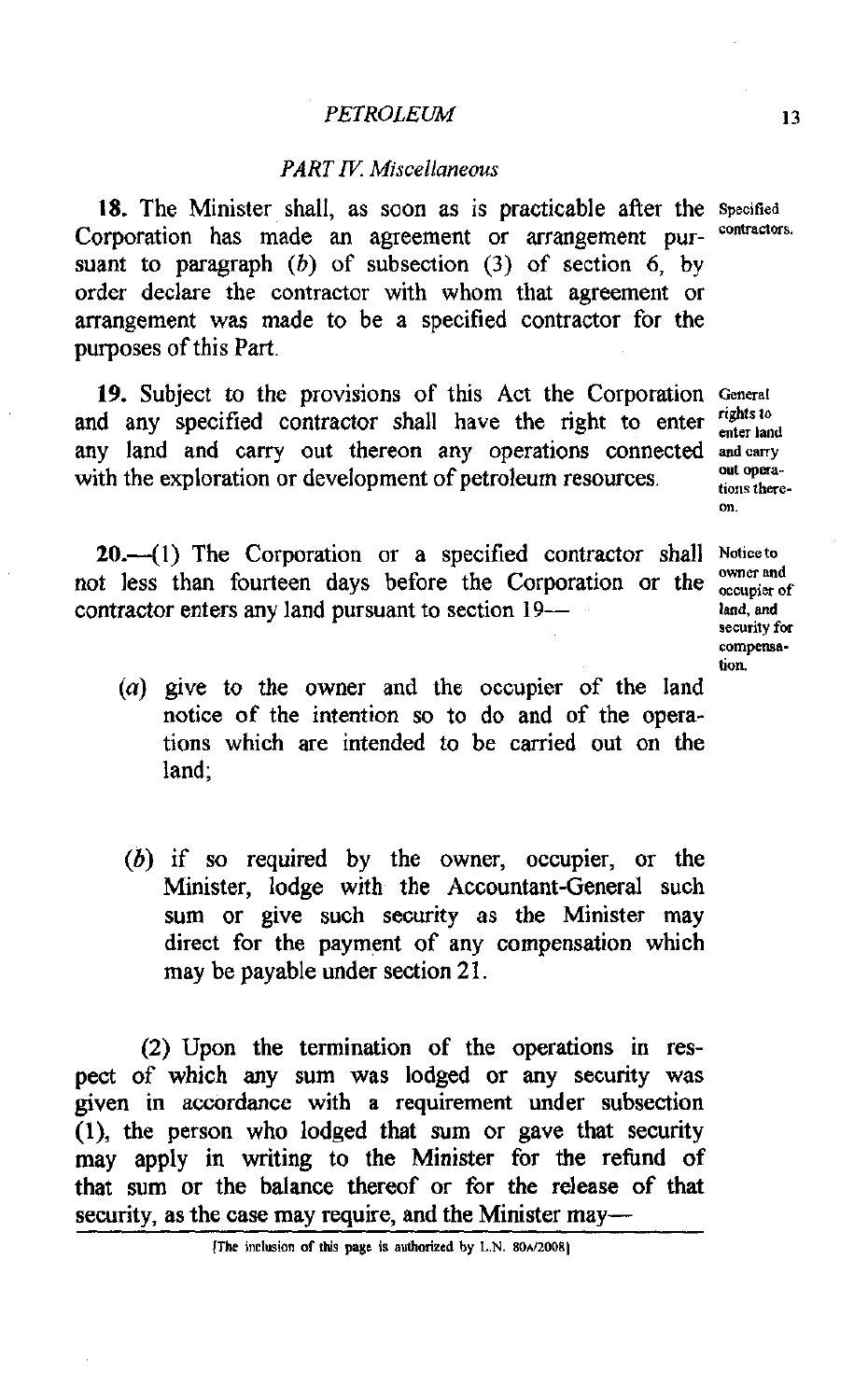- **(a)** authorize the refund or release if he is satisfied that the refund or release should be made; or
- (b) refuse to authorize the refund or release until such time as he is satisfied that the refund or release should be made.

(3) The making of a refund or release under subsection (2) shall be without prejudice to any claim or proceeding for compensation under section **21** which has arisen or may arise against the person to whom the refund or release is made.

(4) Sums lodged under this section may be otherwise dealt with in such manner as may be prescribed.

Compensa-<br>tion to owner

**21.** (1) The Corporation or a specified contractor shall, tion to owner upon the demand of the owner or occupier of any land on of land. **which the Corporation or that contractor has carried out, or is** carrying out, operations pursuant to section 19, pay that owner or occupier fair and reasonable compensation for any disturbance of his surface rights and for any damage done to the surface of the land or to any live or dead stock, crops, trees, buildings or works as a result of those operations.

> **(2)** The amount of compensation payable under subsection (1) shall be determined by agreement between the parties or, if the parties are unable to reach agreement, any of them may take proceedings in the Resident Magistrate's Court without limit of amount.

> > **[The inclusion of this page is authorized by L.N. 80** $\lambda$ **/2008]**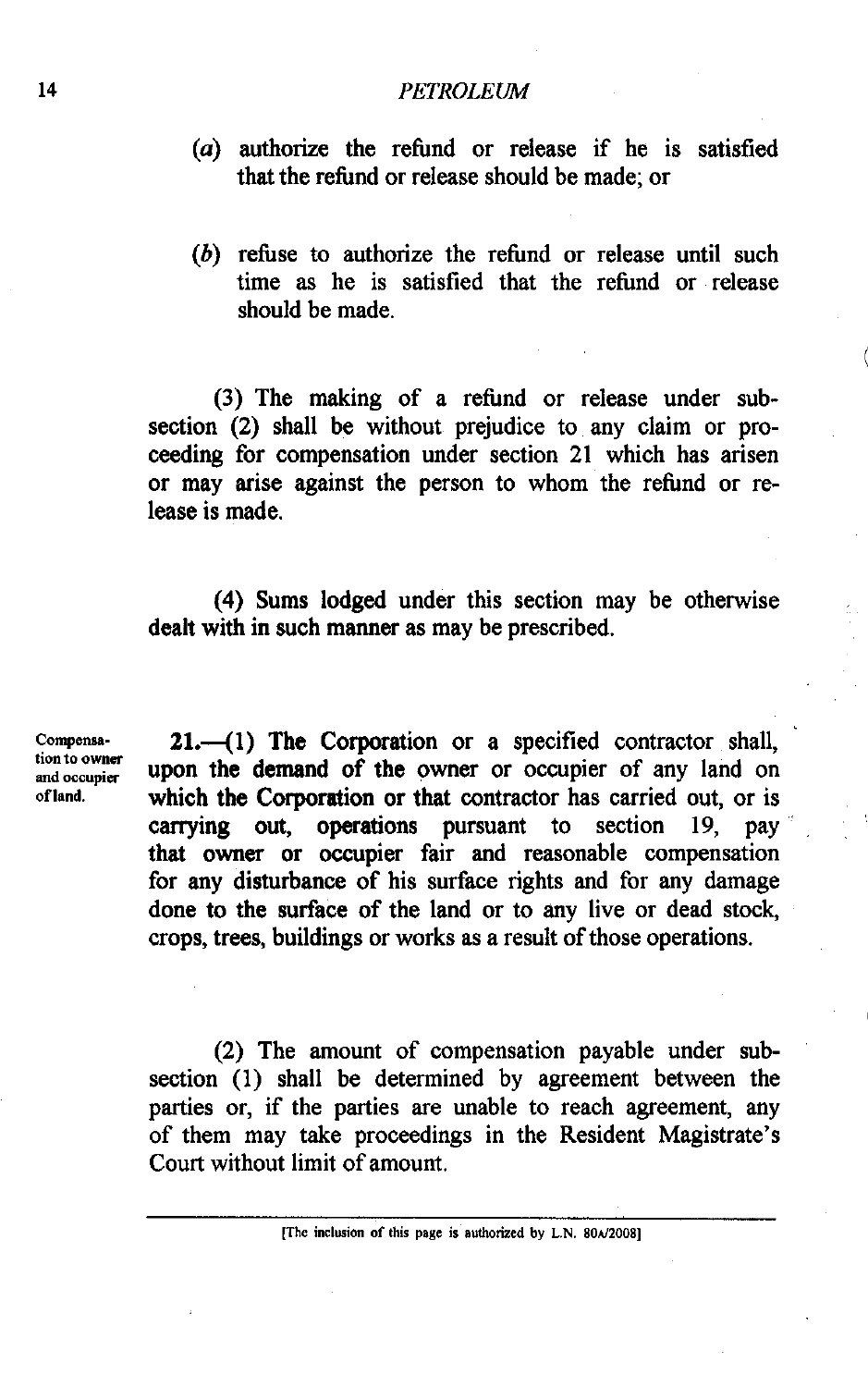**(3)** If the compensation determined by agreement in accordance with subsection **(2)** is not paid, the owner or occupier may take proceedings in the Resident Magistrate's Court for an order for payment without limit of amount.

(4) The sum awarded by the Resident Magistrate, or when there has been an appeal, by the Court of Appeal, shall be paid by the person against whom the award was made to the person entitled to that sum, within fourteen days after the date **of** the award.

*(5)* Without prejudice to any other means **of** recovery if the sum awarded is not paid within the time specified in subsection **(4)** it may, on application to the Minister, be paid out of the sum, if any, lodged in accordance with section 20.

*(6)* The Minister may, by notice to any person who has failed to pay any sum awarded under this section, suspend the rights of that person to carry on operations on the land pursuant to section 19 until he pays that sum and lodges with the Accountant-General such further sum as the Minister may demand as security for any future compensation payable.

**(7)** Where it is not practicable, after reasonable enquiry, to ascertain the name or address **of** the owner or occupier of any land on which the Corporation or a specified contractor has carried out, or is carrying out, operations pursuant to section 19, the Corporation or that contractor, as the case may require, shall apply to the Resident Magistrate's Court for determination of the amount **of**  compensation payable to that owner or occupier without limit of amount.

- *22. [Deleted by Act 36 of 1995, Sch.]*
- *23. [Deleted by Act 36 of 1995, Sch.]*
- **24.** *[Deleted by Act 36 of 1995, Sch.]*
- *25. [Deleted by Act 36 of 1995, Sch.]* \_\_\_\_ .\_\_\_\_\_\_\_\_\_ \_\_\_\_

**<sup>[</sup>The inclusion of** *this* **page** *is* **authorized by L.N.** *96/* **19981**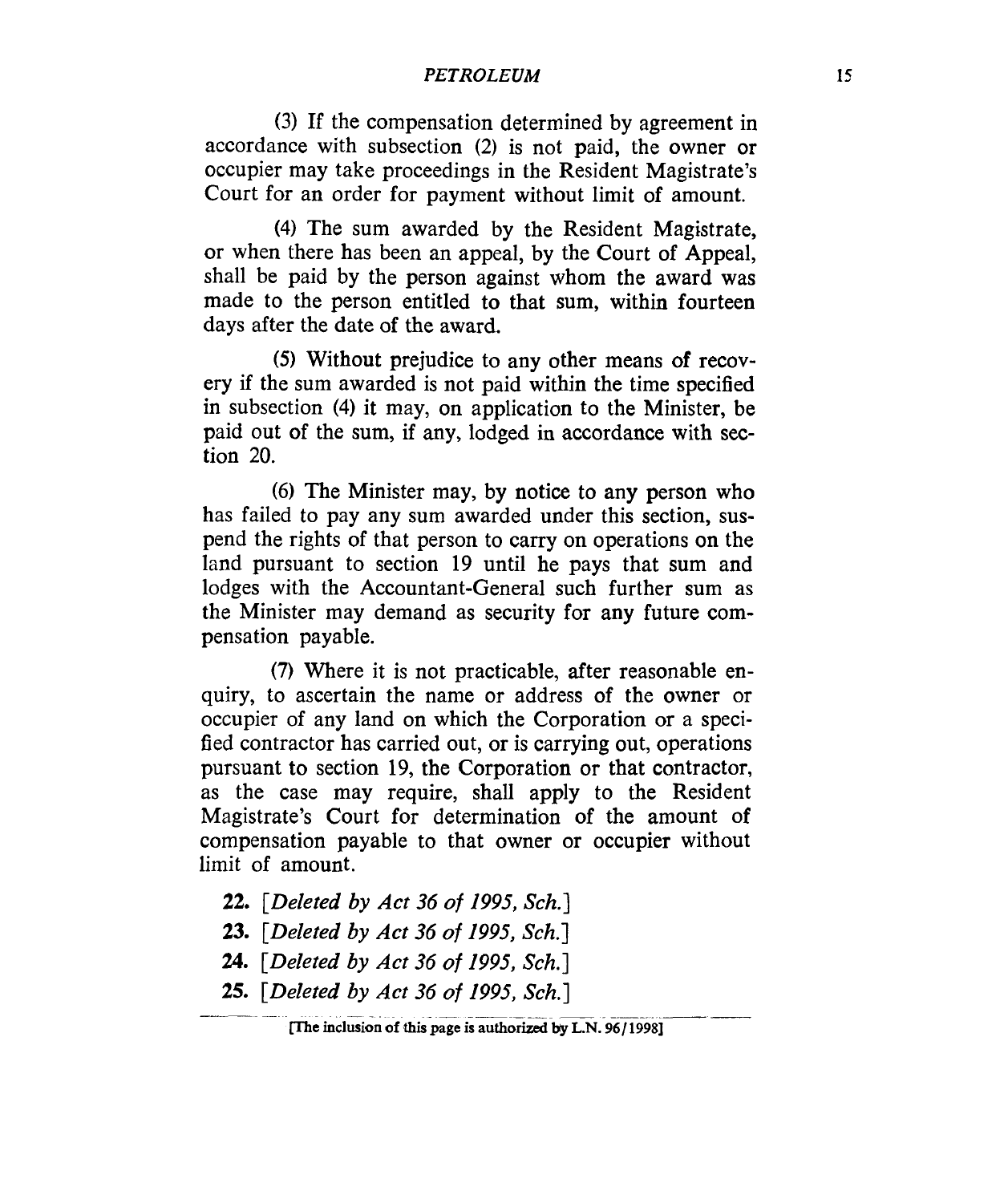**tions.** 

**Regula- 26.-(1)** The Minister may make replations generally for the proper carrying out of the provisions and purposes of this Act, and in particular, but without prejudice to the generality of the foregoing, may make regulations-

- *(a)* for ensuring safe construction, maintenance and operation of installations and facilities used in connection with operations in relation to petroleum resources, and for safe practices in the exploration and development of, those resources;
- *(b)* providing for the safety, health **and** welfare of persons employed in operations in relation to petroleum resources and generally for safety measures of all kinds;
- *(c)* for the prevention of pollution and the taking of remedial action in respect of any pollution which occurs;
- **(d)** for the inspection of areas in which operations in relation to petroleum resources are carried on and of any plant, machinery, installations and facilities within those areas;
- (e) for the reporting of, and inquiries into, accidents;
- *(f>* providing for the keeping and inspection of records, books, accounts, statistics and plans;
- *(g)* for the relinquishment of portions of areas to which agreements or arrangements made pursuant to paragraph *(b)* of subsection (3) of section *6* in respect of development of petroleum resources apply;
- *(h)* providing for the protection of fishing, navigation and other activities carried on within, or in the vicinity of areas in which operations in relation to petroleum resources are carried on;
- *(i)* providing for the **making** of reports **and** returns; \_\_\_\_\_\_ -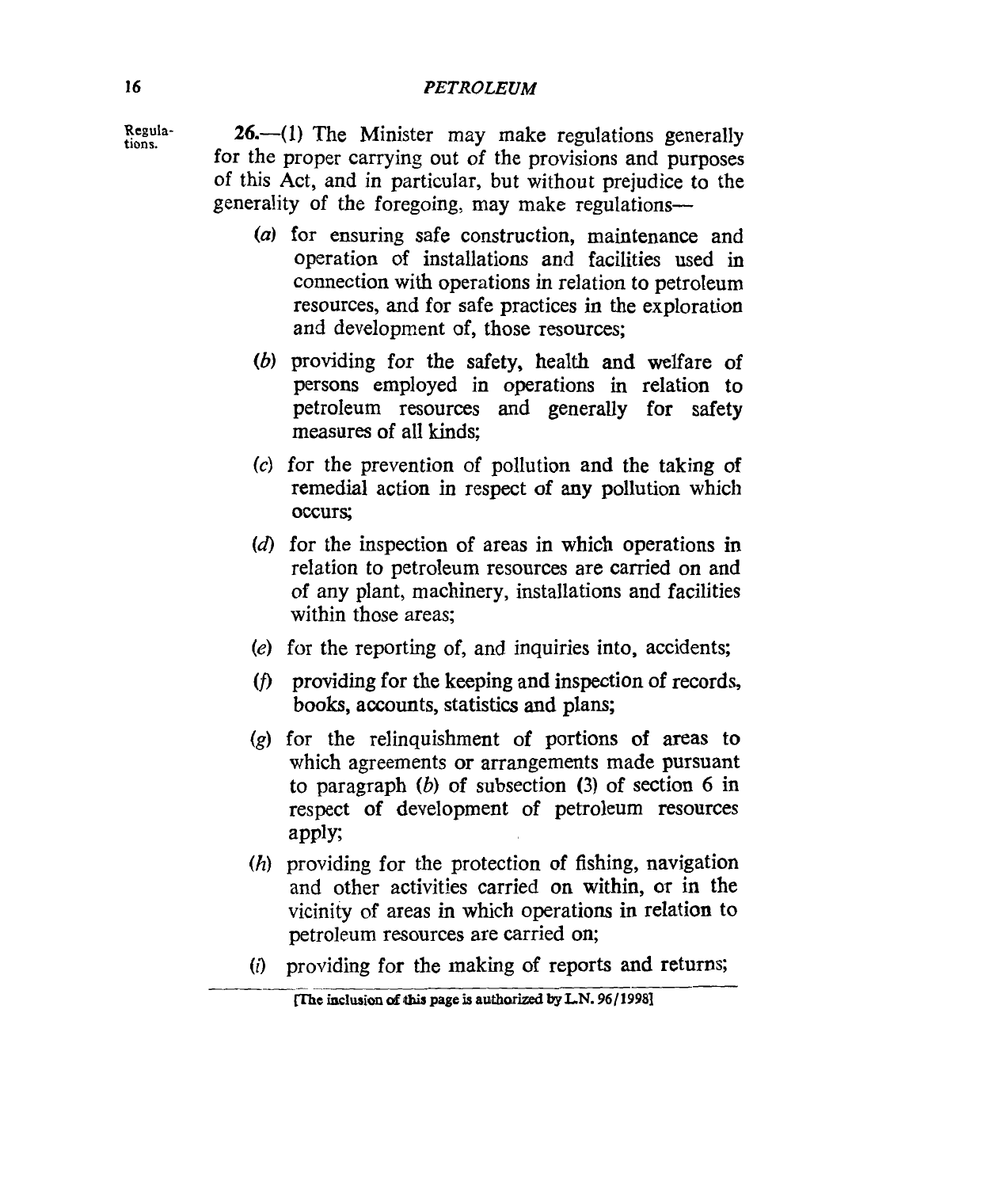- (j) prescribing standards for petroleum and petroleum products and for the transportation of petroleum and petroleum products;
- (k) prescribing, subject to the provisions of subsection **(2),**  the rates of royalties to be paid to the Government, the method of calculation of the amount of those royalties, and the manner and time of payment thereof;
- **(0** prescribing the size of the area which may be allocated to any specified contractor for the purposes of exploration;
- **(m)** providing for the determination of the value of oil and natural gas after taking into account all relevant factors;
- (n) requiring the Corporation to submit to the Minister, at such times and in respect of such periods as the regulations shall specify, the investment programmes of the Corporation;
- **(0)** providing for the conservation of petroleum and other energy resources and the avoidance of unnecessary waste of such resources;
- $(p)$  prescribing any other matter or anything which may be, or is required by this Act to be, prescribed.

(2) Regulations under this section may provide in respect  $\frac{16}{8}$ <sup>3</sup> **S. 3.** of a breach of any of the provisions thereof that the offender shall be liable on summary conviction before a Resident Magistrate to a fine not exceeding one million dollars or to imprisonment for a term not exceeding six months, or to both such fine and imprisonment.

**27.**---(1) Any person who---

- $(a)$  unlawfully interferes with or obstructs the Corporation, any contractor or their servants or agents in the exercise of any right under this Act;
- (b) wilfully obstructs, hinders or assaults any other person in the exercise or execution of any right, power or duty under this Act; or

<sup>[</sup>The inclusion of this page is authorized by L.N. 80A/2008]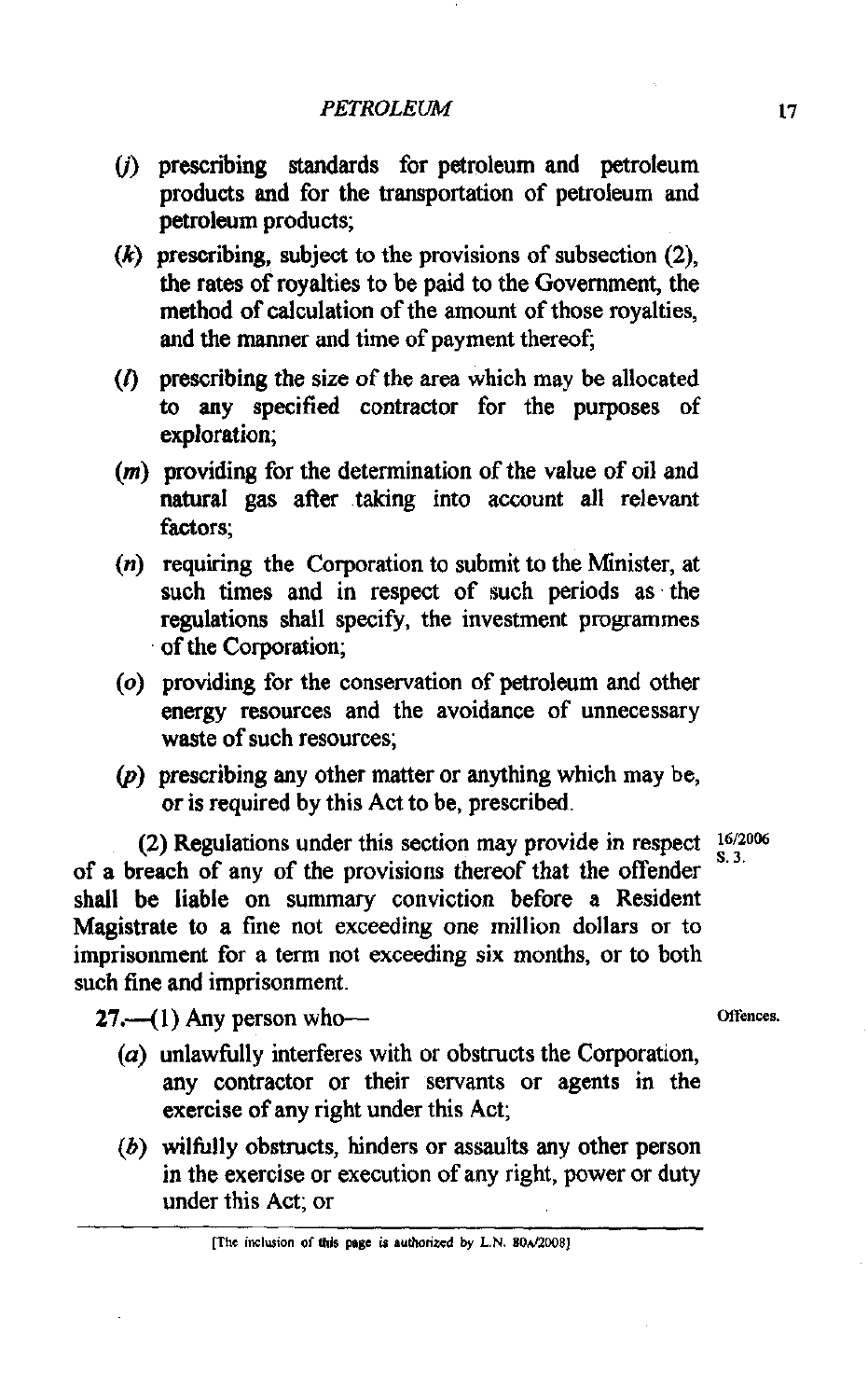(c) contravenes any of the provisions of this Act,

shall be guilty of an offence and shall be liable on summary conviction before a Resident Magistrate to a fine not exceeding one million dollars or to imprisonment for a term not exceeding twelve months, or to both such fine and imprisonment.

(2) The Minister may, by order, subject to affirmative resolution, amend the penalties specified in this Act.

27A. Where a constable has reasonable cause to suspect that petroleum resources are being or have been explored in contravention of this Act or any agreement or arrangement provided for under this Act, the constable may seize the petroleum and it shall be dealt with pursuant to section 27B or otherwise according to law.

 $27B$ .—(1) Where any petroleum is seized pursuant to section 27A and any person is convicted in relation thereto of an offence under this Act or any regulations made hereunder, the Court may, in addition to imposing a fine, make an order-

- ( $a$ ) for the sale or other disposal of the petroleum seized;
- (b) for the payment by that person to the Crown of an amount equal to the proceeds of the sale of petroleum so seized; or
- (c) upon the Court's assessment of the quantity of petroleum seized and the market value at the wellhead, for the payment by the person to the Crown of-
	- (i) an amount equivalent to such market value assessed; or
	- (ii) such part of the market value assessed as the Court, having regard to all the circumstances, thinks fit.

(2) Where the Court is satisfied that an order made under subsection  $(1)$   $(a)$  cannot, for any reason, be enforced, the Court may, upon the application of the person by whom the proceedings were brought, set aside the order and make either of the orders referred to in paragraphs (b) and **(c)** of that subsection.

**Additional penalties. 1612006**  S. **5.** 

**Seizure of pevoleum prior to conviction. 1612lJUb S. 5.** 

16/2006  $S.4(b).$ 

16/2006  $S, 4(c)$ .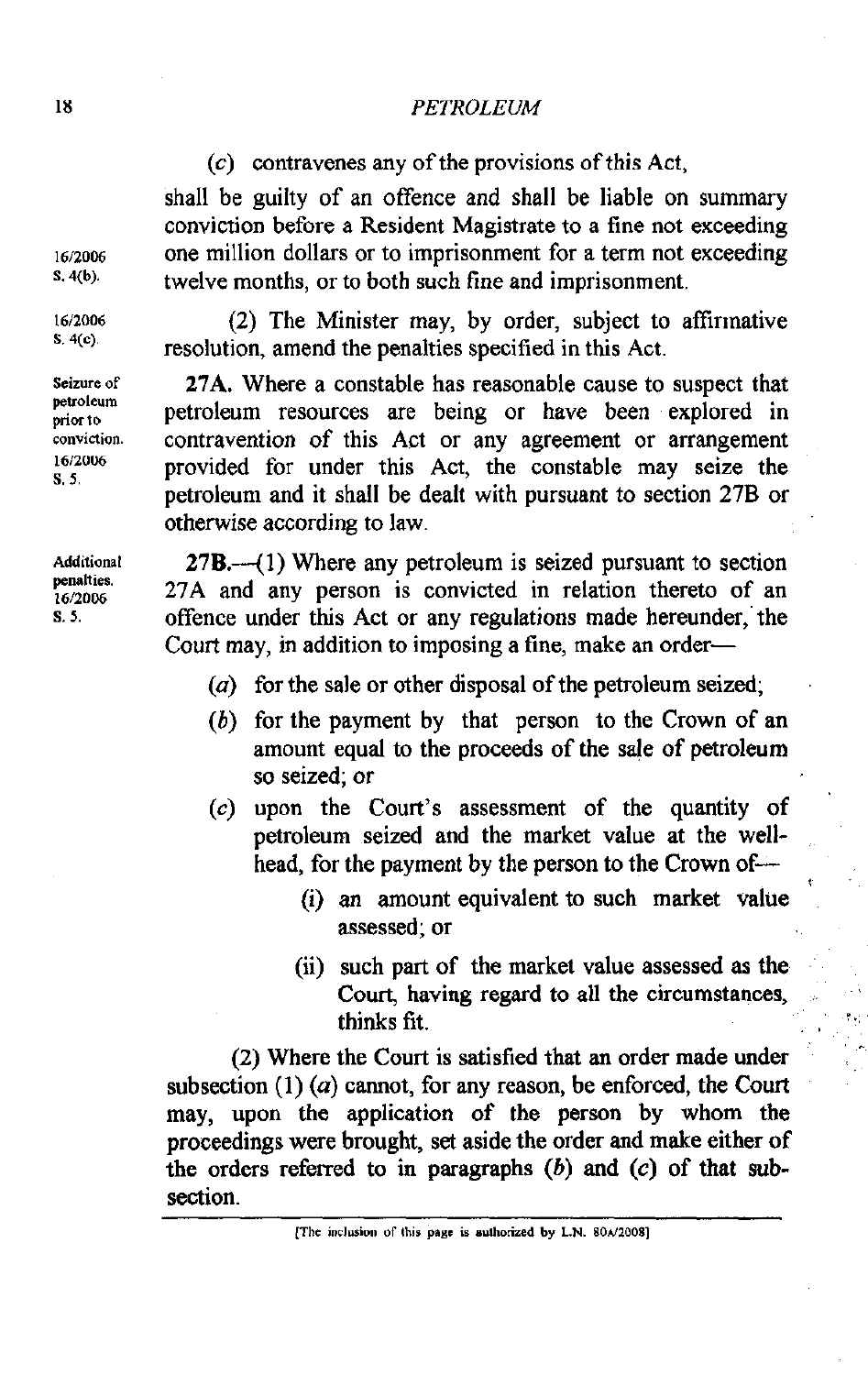(3) The Court may, before making an order under this section, require notice to be given to, and hear, such persons as the Court thinks fit.

28. The laws of Jamaica extend-<br> **Extension** 

- (a) to the continental shelf; Jamaica to **Jamaica** to
- $(b)$  to the exclusive economic zone;
- $(c)$  to all artificial islands and other structures built on the areas mentioned in paragraphs (a) and *(b),* and any vessels stationed over those areas, for the purpose of exploring for or developing petroleum resources or removing or transporting therefrom any petroleum or petroleum product,

to the same extent as if the continental shelf and those areas, islands, structures or vessels (hereinafter referred to as the maritime extensions) were located in Jamaica; and for the purposes of the jurisdiction of any court in Jamaica any such maritime extension shall be treated as if it were located in the parish in which proceedings are brought.

**aflaws of cettain vessels.**  S. **22.**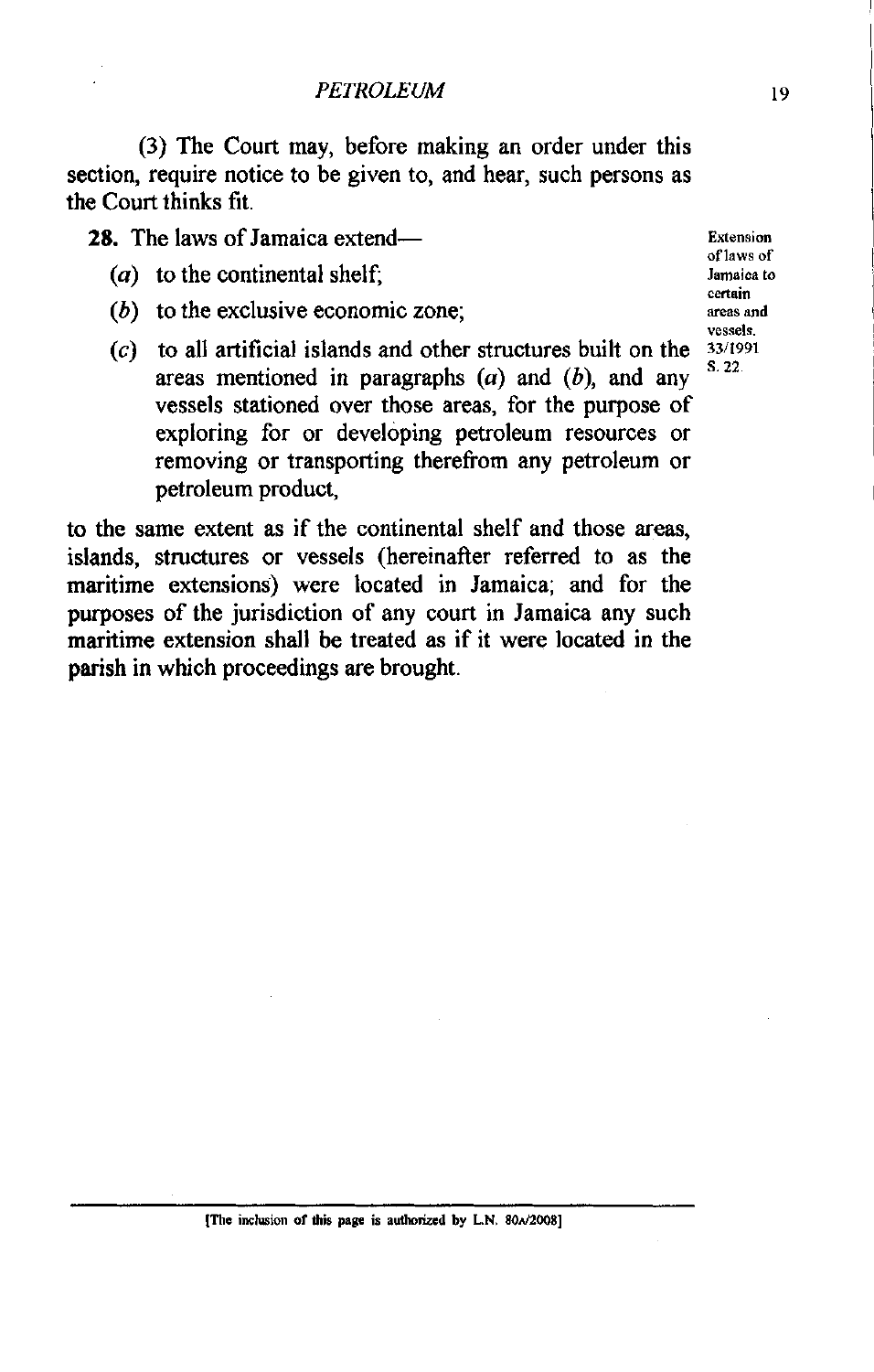FIRST SCHEDULE (Section 5)

| Constitution<br>of the Cor-<br>poration. | 1. The Corporation shall consist of such number of persons, not being<br>less than five nor more than twelve, as the Minister may from time to time<br>determine.                                                                                                                                                                    |
|------------------------------------------|--------------------------------------------------------------------------------------------------------------------------------------------------------------------------------------------------------------------------------------------------------------------------------------------------------------------------------------|
| Appoint-<br>ment of<br>members.          | 2. The members of the Corporation shall be appointed by the Minister by<br>instrument in writing and, subject to the provisions of this Schedule, shall<br>hold office for such period, not exceeding two years, as the Minister may<br>direct, but shall be eligible for reappointment.                                             |
| Chairman.                                | 3. The Minister shall appoint one of the members of the Corporation to<br>be the chairman thereof.                                                                                                                                                                                                                                   |
| Leave of<br>absence.                     | 4. The Minister may grant to any member of the Corporation leave of<br>absence in respect of his duties as a member of the Corporation.                                                                                                                                                                                              |
| Acting<br>appoint-<br>ments.             | 5. If the chairman or any other member of the Corporation is absent or<br>unable to act, the Minister may appoint any person to act in the place of the<br>chairman or such other member.                                                                                                                                            |
| Resigna-<br>tions.                       | $6 - (1)$ Any member of the Corporation, other than the chairman, may at<br>any time resign his office by instrument in writing addressed to the Minister<br>and transmitted through the chairman, and from the date of receipt by the<br>Minister of that instrument, that member shall cease to be a member of the<br>Corporation. |
|                                          | (2) The chairman may at any time resign his office by instrument in<br>writing addressed to the Minister, and such resignation shall take effect as<br>from the date of receipt by the Minister of that instrument.                                                                                                                  |
| Revocation<br>of appoint-<br>ments.      | 7. The Minister may at any time revoke the appointment of any member<br>of the Corporation if he thinks it expedient so to do.                                                                                                                                                                                                       |
| Gazetting of                             | 8. The names of all members of the Corporation as first constituted and                                                                                                                                                                                                                                                              |

**Garelling of**  appoint**ments.** 

**Seal, and execution of documents.** 

 $9.-(1)$  The seal of the Corporation shall be kept in the custody of the chairman or the secretary and **shall** be **affixed** to instruments pursuant to a resolution of the Corporation in the presence of the chairman, or any other member of the Corporation, and the secretary.

every change in membership thereof shall be published in the Gazette.

(2) The seal of the Corporation shall be authenticated by the signatures of the chairman, or any other member authorized to act in that behalf, and the secretary.

(3) All documents, other than those required by law to be under sea4 made by, and all decisions of, the Cotporation may be signified **under** the

<sup>[</sup>The inclusion of this page is authorized by L.N. 80A/2008]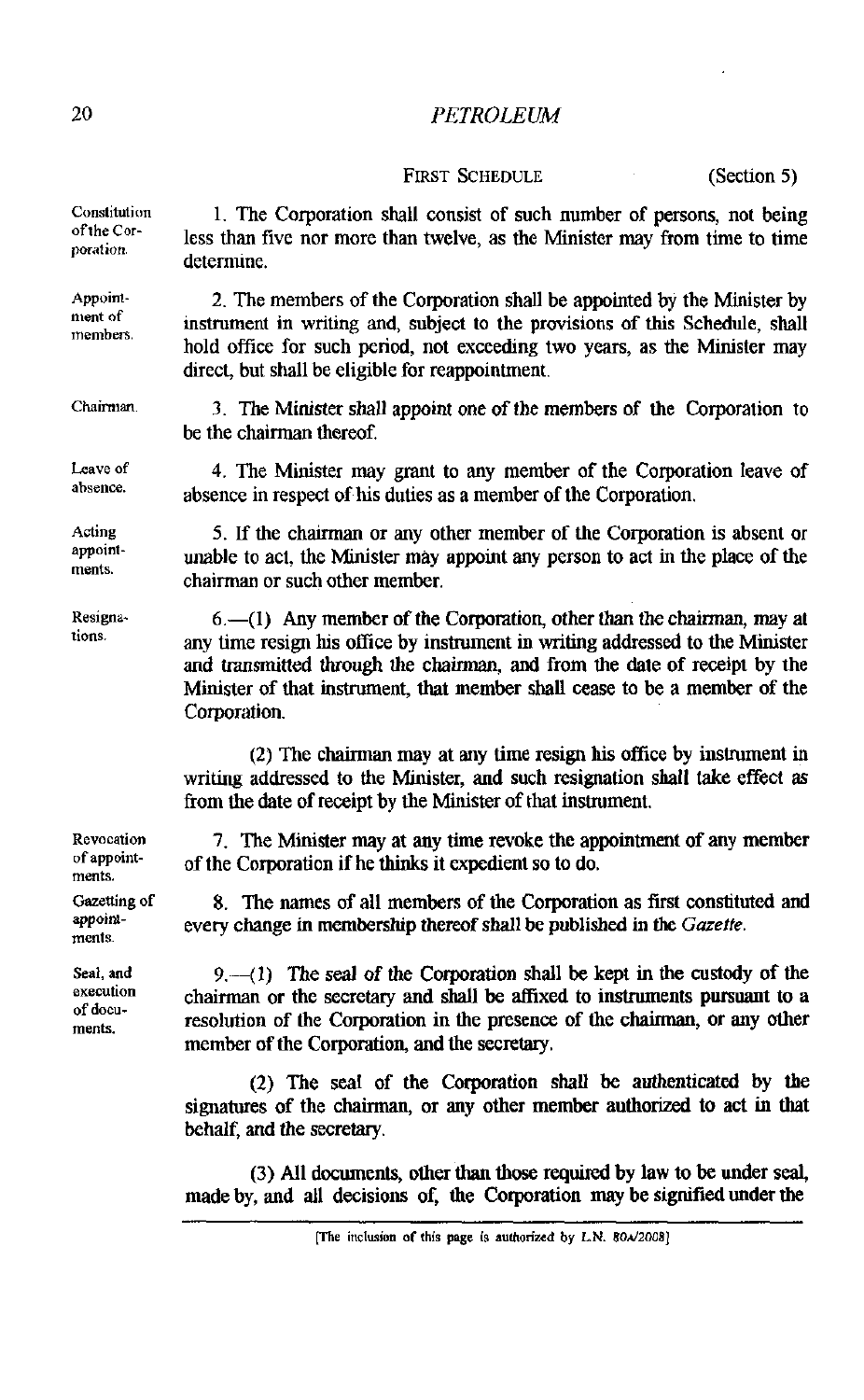hands of the chairman, or any other member authorized to act in that behalf. and the secretary.

10.--(1) The Corporation shall meet at such times as may be necessary **Procedure**  $\alpha$  and  $\alpha$  and  $\alpha$  and  $\alpha$  and  $\alpha$ or expedient for the transaction of its business, and snch meetings shall be held at such places and times and on such days as the Corporation may determine.

meetings.

(2) The chairman may at any time call a special meeting of the Corpomtion and shall call a special meeting within seven days of the receipt of a written requisition for that purpose addressed to him by any two members of the Corporation.

(3) The chairman shall preside at **all** meetings of the Corporation at which he is present, and in the case of his temporary absence the members present and constituting a quorum **shall** elect a chairman **from** among their number to preside at the meeting.

(4) The quom of the Corporation shall be such number as the Minister may from time to time determine, but shall not be less than one-half the total number of members of the Corporation.

(5) The decisions of the Corporation shall be by a majority of votes and, in addition to an original vote, the chairman or other person presiding at the meeting shall have a casting vote in any case in which the voting is **equal.** 

(6) Minutes in proper form of each meeting of the Corporation shall be kept and shall be confirmed as soon as practicable thereafter at a subsequent meeting.

(7) The validity of the proceedings of the Corporation shall not be affected by any vacancy amongst the members thereof or by any defect in the appointment of a member thereof

(8) Subject to the provisions of this Schedule, the Corporation may regulate its own proceedings.

 $11. - (1)$  The Corporation may delegate to any member or committee **Power to**  $\cos \theta$  the function of the Corporation as the Corporation  $\cos \theta$ thereof such of the functions of the Corporation as the Corporation may decide.

(2) Every delegation under this paragraph shall be revocable by the Corporation and no delegation shall prevent the exercise by the Corporation of any function delegated.

12. A member of the Corporation who is directly or indirectly interested **Disclosure**  in a contract made or proposed to be made by the Corporation-

<sup>(</sup>The **iinclusion of Lis pngc is** *auUmircd* **by LN. 80\*12008]**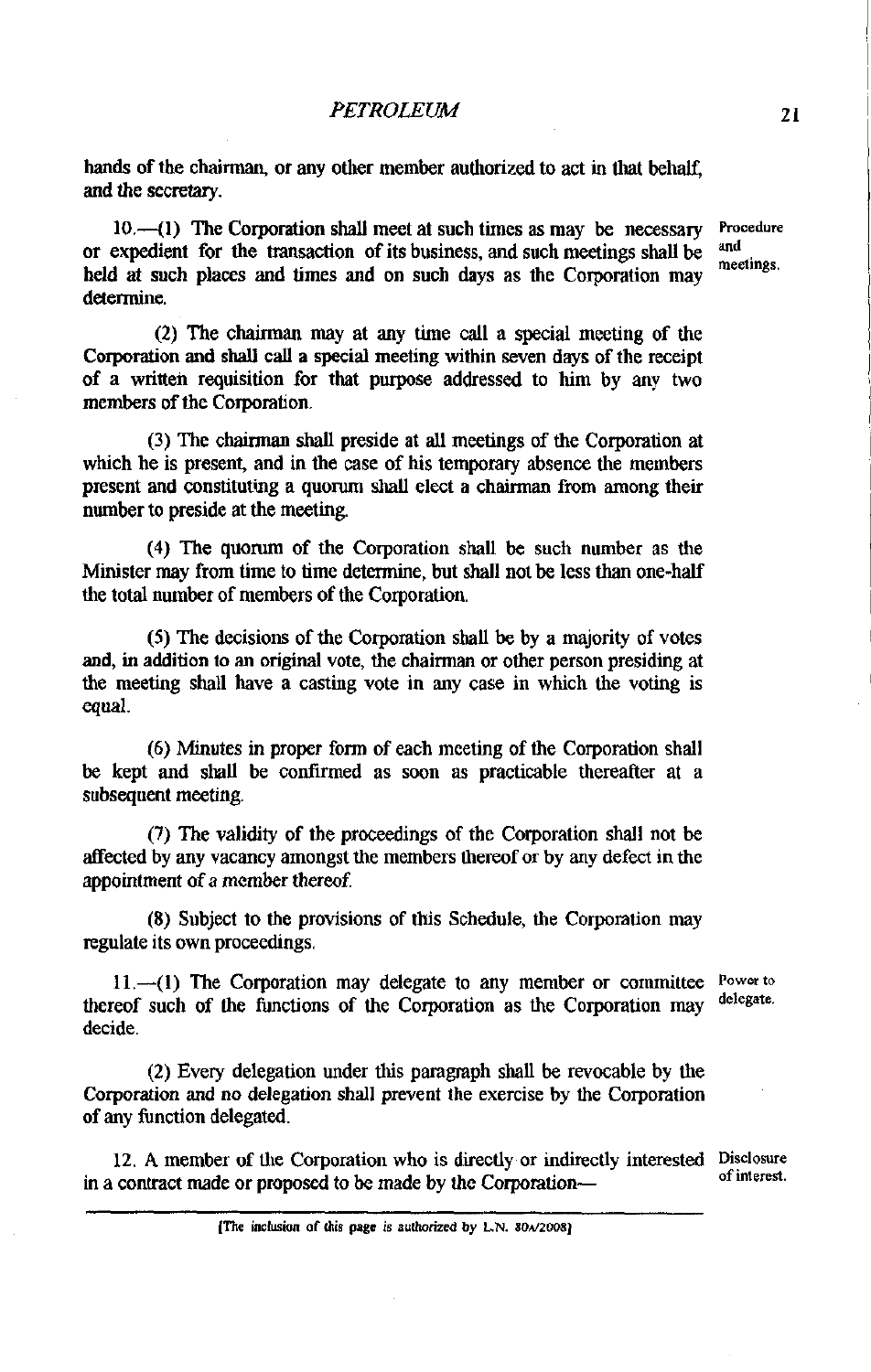- $(a)$  shall disclose the nature of his interest at a meeting of the Corporation; and
- *(b)* shall not take part in any deliberation or decision of the Corporation with respect to that contract.

 $13.(-1)$  No member of the Corporation shall be personally liable for any act or default of the Corporation done or omitted to be done in good faith in the course of the operation of the Corporation.

(2) Whcre any member of the Corporation is exempt from liability by reason only of the provisions of this paragraph the Corporation shall be liable to the extent that it would be if the member was a servant or agent of the Corporation.

14. There shall be paid from the funds of the Corporation to the chairman and other members of the Corporation such remuneration whether by way of honorarium, salary or fees. and such allowances as the Minister may determine.

IS. The ofice of the chairman or member of the Corporation shall not be a public office for **lhe** purpose of Chapter V of the Constitution of Jamaica.

### SECOND SCHEDULE (Section 17B(2))

#### *The Petrocaribe Development Fund*

1.-(1) The seal of the Fund shall be kept **in** the custody of the chairman or of any officer of the Fund authorized by the Board in that behalf, and shall be affixed to instruments pursuant to a resolution of the Board in the presence of the chairman or any other member duly authorized to act in that behalf, and the secretary.

(2) The seal of the Fund shall be authenticated by the signature of the secretary or any other member of the Board duly authorized to act in that behalf.

 $2,-(1)$  Subject to sub-paragraph (2), the Fund shall appoint and employ at such remuneration and on such terms and conditions as it thinks fit such officers and employees as it thinks necessary for the proper canying out of the provisions of this **Act.** 

(2) The Fund shall act in accordance with such guidelines in

**Seal and execution of documcnls. 1612006 S. 6(b).** 

**Appoint**ment and **employment of office".** 

Protection of **members.** 

Renumer**ation of members.** 

**mce of member not a public office.** 

<sup>[</sup>The inclusion of this page is authorized by L.N. 80A/2008]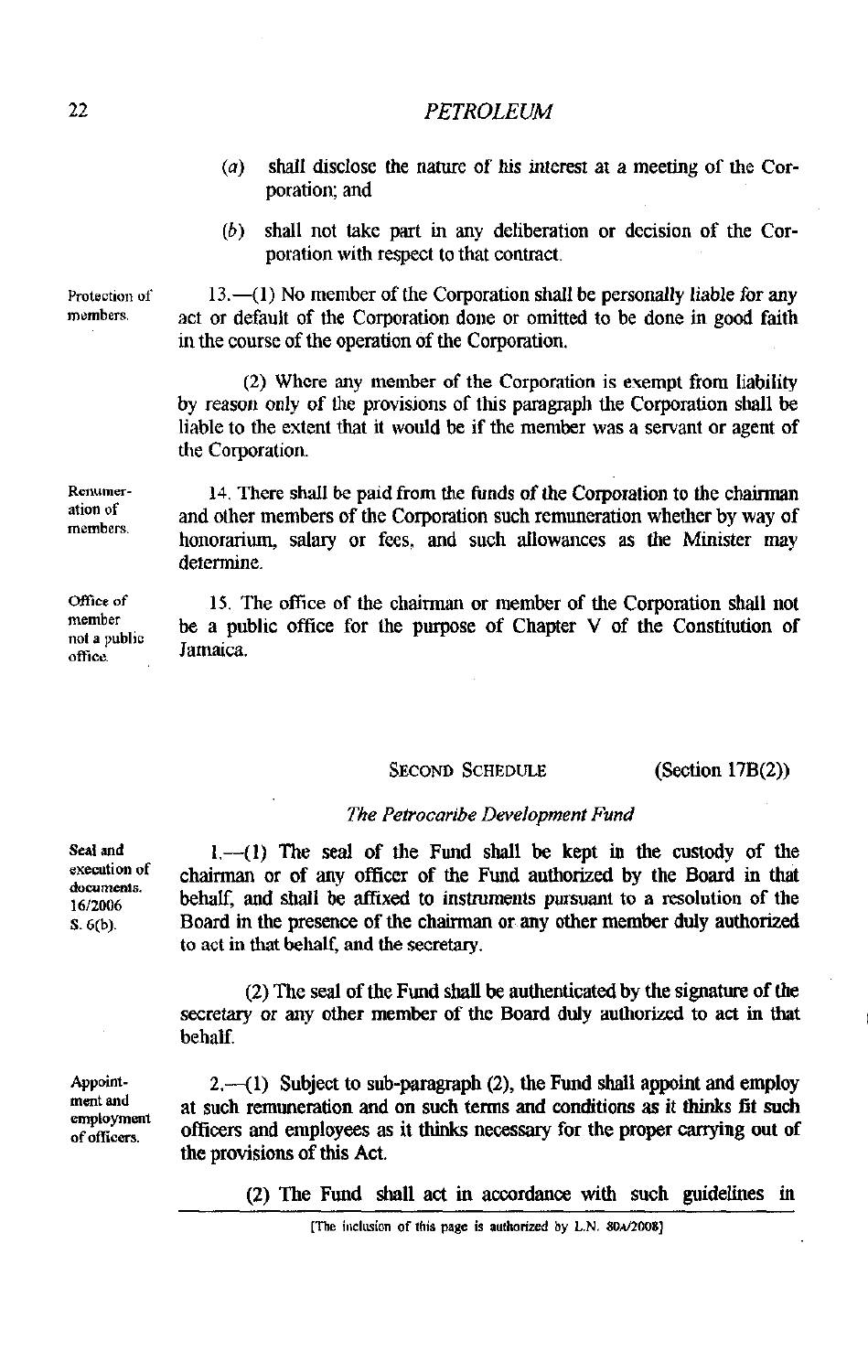relation to emoluments payable to the staff of public bodies, as are issued from time to time by the Ministcr responsible for the public service.

3. All documents, other than those required by law to **be** under seal, **Documems**  made by, and all decisions of, the Fund may be signified under the band of to be a the chairman as any promber of the Board surfacing the other that babal<sup>6</sup> surfilled. the chairman or any member of the Board authorized to act in that behalf or an officer of the Fund so authorized.

4. The expenses of the Fund (including the remuneration of the staff Expenses of reporting the Board) shall be defraved out of the financial Fund. thereof and members of the Board) shall be defrayed out of the financial resources of the Fund.

#### **THIRD SCHEDULE** (Section 17D(2))

## **The Board of Management of the Fund**

1. The Board shall consist of such number of members being not less **Constitution** than five nor more **than** nine as the Minister may from time to time appoint **ofthe**  including-

**(a)** the following persons who shall be **ex-oflcio** members

- (i) the Permanent Secretary of the OMice of the Prime Minister or his nominee;
- (ii) the Secretary to the Cabinet or his nominee;
- (iii) the Permanent Secretary of the Ministry with *respon.*  sibility for energy or his nominee;
- (iv) the Chief Executive Officer of the Corporation;
- **(v)** the Financial Secrekuy.
- (vi) the Director General of the Planning Institute of Jamaica;
- (b) such other persons who appear to the Minister to have ability and experience in matters relating to the activities of the Fund (heremafter referred to as "selected members").

**2.**-41) The Minister shall appoint-

- (a) the Financial Secretary to be chairman of the Board; and **chairman**.
- $(b)$  a deputy chairman from among the other members.

(2) In the case of the absence or inability to act of the chairman, the deputy chairman shall exercise the functions of the chairman

(3) In the case of the absence or inability to act at any meeting of

**and deputy**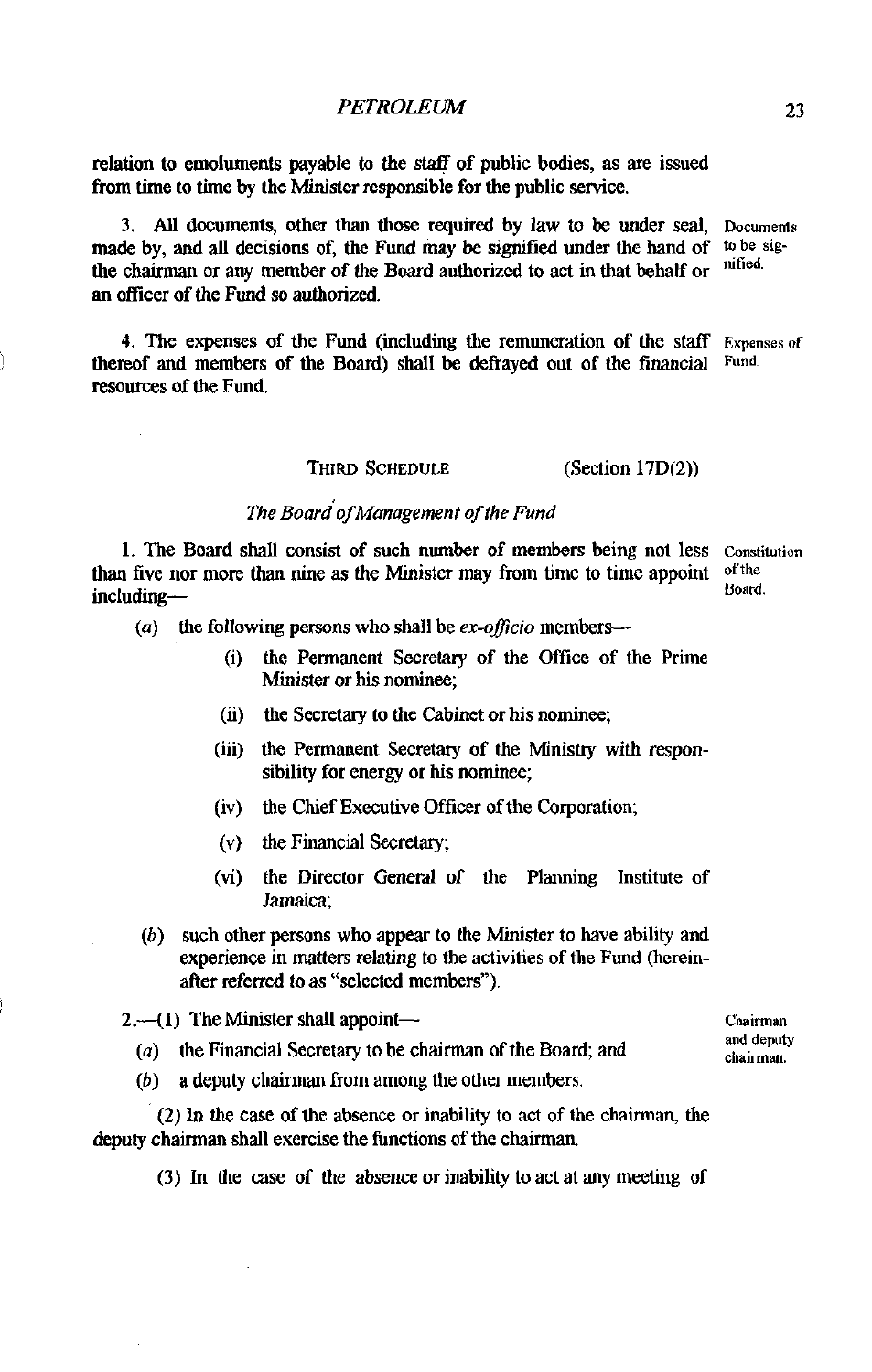both the chairman and the deputy chairman, the remaining members **shall**  elect one of their number to act as chairman of that meeting.

3. Subject to the provisions of this Schedule, a selected member of the Board shall hold office for a period not exceeding three years and each such member shall be eligible for re-appointment.

**Acting appointments.**  4. The Minister may appoint any person to act in the place of any member of the Board in the case of the absence or inability to act of such member.

**Resignation.**  5. A selected member of the Board may at any time resign his office by instrument in writing addressed to the Minister and transmitted through the chairman, and from the date of the receipt by the Minister of such instrument, such member shall cease to be a member of the Board.

**Revocation**  6. The Minister may at any time revoke the appointment of a selected member if be considers it expedient so to do.

7. The names of all members of the Board as first constituted and every change in membership thereof shall be published in the *Gazette.* 

**8.-(1)** The Minister may, on the application of any selected member of the Board, grant leave of absence to such member.

(2) The appointment of a selected member shall be regarded as terminated if, without the grant of leave of absence, that member is absent from three consecutive meetings of the Board.

**9.-41)** The Board shall meet at such times as may be necessary or expedient for the transaction of business (but at least six meetings shall be held within each financial year) and such meetings shall be held at such places and times and on such days as the Board shall determine.

(2) The chairman may at any time call a special meeting of the Board to be held within seven days of a written request for the purpose addressed to him by any two members of the Board.

(3) The chairman or, in the **case** of the absence or inability to act of the chairman, the deputy chairman or the person elected to act as **chainnan** in accordance with paragraph 2(3) shall preside at the meetings of the Board, and when so presiding the chairman deputy chairman or the person elected as aforesaid to act as chairman, as the case may be, shall have an original and a casting vote.

(4) The quorum of the Board shall be one-half the number of the membership.

(5) **The** decisions of the **Board** shall be by a majority of votes and, in

[The inclusion of this page is authorized by L.N. 80 $\lambda$ /2008]

Tern) **of**  office.

**of appointments.** 

**Gazetting of appointmenls.** 

**Leave of absence.** 

**Procedure and meetings.**